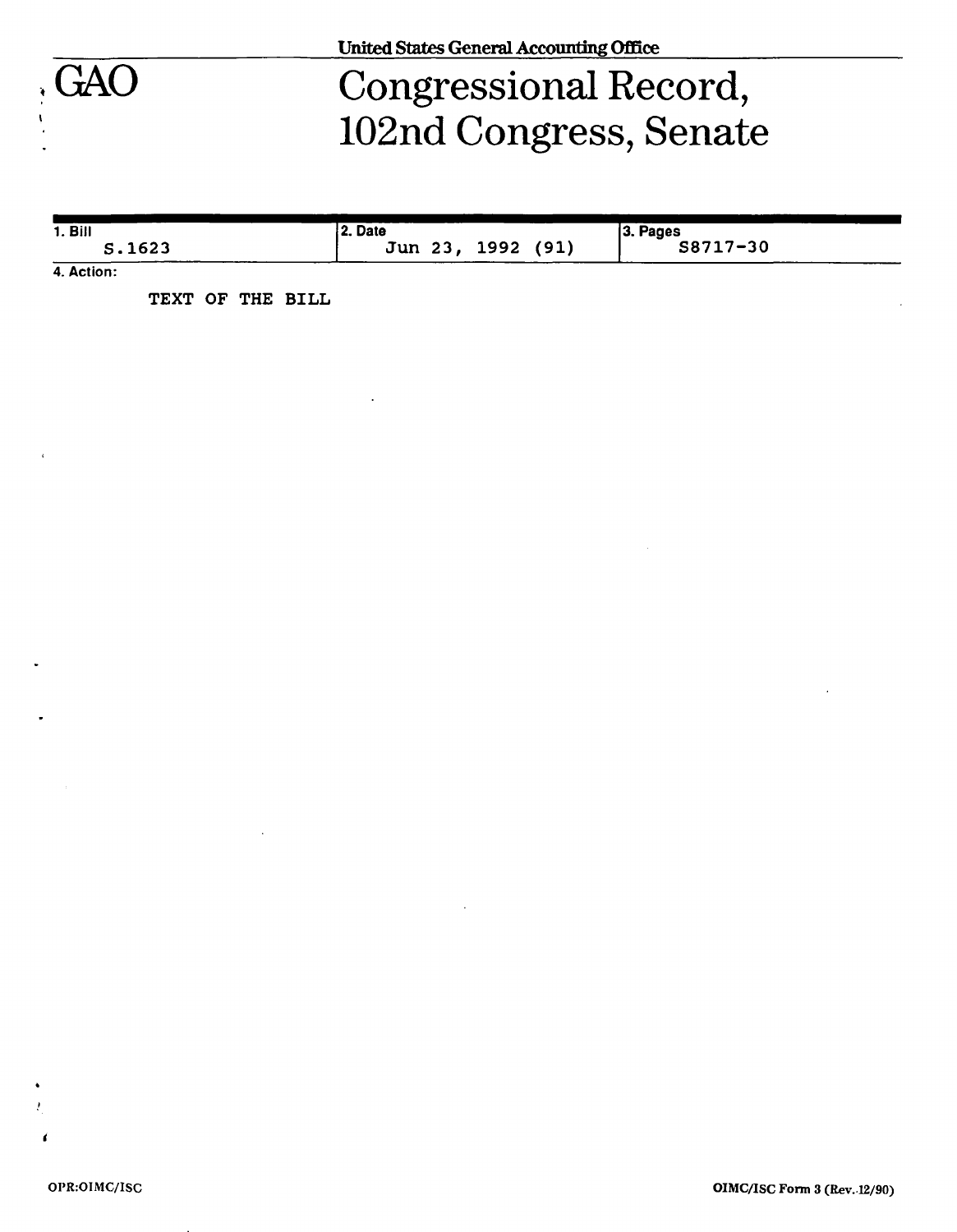#### **AUDIO HOME RECORDING ACT**

**The text of the bill (S. 1623) to amend title 17, United States Code, to Implement royalty payment system and a serial copy management system for digital audio recording, to prohibit certain copyright Infringement actions, and for other purposes, as passed by the Senate on June 17,1992, is as follows:** 

#### **8.1623**

*Be it enacted by the Senate and House of Representative\* of the United States of America in Congress assembled,* 

**SECTION 1. SHORT TITLE.** 

**This Act may be cited as the "Audio Home Recording Act of 1992".** 

**SEC. I. IMPORTATION, MANUFACTURE, AND DIS-TRIBUTION OF DIGITAL AUDIO RE-CORDING DEVICES AND MEDIA** 

**Title 17, United States Code, Is amended by adding at the end the following:** 

### **"CHAPTER 10—DIGITAL AUDIO**

#### **RECORDING DEVICES AND MEDIA**

**"SUBCHAPTER A—DEFINITIONS, PRO-HIBITION OF CERTAIN INFRINGEMENT** 

**ACTIONS, AND RULES OF CONSTRUC-TION "Sec.** 

**"1001. Definitions.** 

**"1002. Prohibition on certain Infringement actions.** 

**"1003. Effect on other rights and remedies with respect to private home copying or otherwise.** 

**"SUBCHAPTER B—ROYALTY PAYMENTS** 

**"1011. Obligation to make royalty payments.** 

**"1012. Royalty payments.** 

**. "1013. Deposit of royalty payments and deduction of expenses.** 

**"1014. Entitlement to royalty payments.** 

**"1016. Procedures for distributing royalty payments.** 

**"1016. Negotiated collection and distribution arrangements.** 

**"SUBCHAPTER C—THE SERIAL COPY MANAGEMENT SYSTEM** 

**"1021. Incorporation of the serial copy management system.** 

**"1022. Implementing the serial copy management system.** 

### **"SUBCHAPTER D—REMEDIES**

**"1031. Civil remedies.** 

**"1032. Binding arbitration.** 

**"SUBCHAPTER A—DEFINITIONS, PRO-HIBITION OF CERTAIN INFRINGEMENT ACTIONS, AND RULES OF CONSTRUC-TION** 

**«} 1001. Definition\*.** 

**"As used In this chapter, the following terms and their variant forms mean the following:** 

**"(1)(A) An 'audiogram' Is a material object (1) In which are flzed, by any method now known or later developed, only sounds (and not, for example, a motion picture or other audiovisual work even though it may be accompanied by sounds), and material, state-ments or instructions incidental, to those fixed sounds, if any. and (11) from which the sounds and material can be perceived, reproduced, or otherwise communicated, either directly or with the aid of a machine or device.** 

**"(B) An 'audiogram' does not Include a material object—** 

**"(1) in which the fixed sounds consist entirely of spoken word recordings, or** 

**"(11) in which one or more computer programs are fixed, except that an audiogram**  may contain statements or instructions con**stituting the fixed sounds and lnoidental material, and statements or Instructions to be used directly or indirectly in order to bring about the perception, reproduction, or communication of the fixed sounds and incidental material.** 

**"(C) For purposes of this section, (1) a 'spoken word recording' is a sound recording in which are fixed only a series of spoken words, except that the spoken words may be accompanied by ancillary musical or other sounds, and (11) the term 'incidental' means related to and relatively minor by comparison.** 

**"(2) A 'digital audio copied recording' is a reproduction in a digital recording format of an audiogram, whether that reproduction is made directly from another audiogram or indirectly from a transmission.** 

**"(3) A 'digital audio interface device' is any machine or device, now known or later developed, whether or not included with or as part of some other machine or device, that is specifically designed to communicate a 'digital audio Interface signal' to a digital audio recording device, and that supplies a digital audio signal through a 'nonprofessional interface', as those terms are used in the Digital Audio Interface Standard In part I of the technical reference document or as otherwise defined by the Secretary of Commerce under section 1022(b).** 

**"(4) A 'digital audio recording device' is any machine or device, now known or later developed, of a type commonly distributed to individuals for use by Individuals, whether or not Included with or as part of some other machine or device, the digital recording function of which is designed or marketed for the primary purpose of, and that Is capable of, making a digital audio copied recording for private use, except for—** 

**"(A) professional model products and** 

**"(B) dictation machines, answering ma-chines, and other audio recording equipment that Is designed and marketed primarily for the creation of sound recordings resulting from the fixation of nonmuslcal sounds.** 

**"(S)(A) A 'digital audio recording medium' Is any material object, now kqown or later developed, In which sounds may be fixed where the media product Is (i) in a form commonly distributed for ultimate sale to indi-viduals for use by Individuals (such as magnetic digital audio tape cassettes, optical discs, and magneto-optical discs), and (11) primarily marketed or most commonly used by consumers for the purpose of making digital audio copied recordings by use of a digital audio recording device.** 

**"(B) Such term does not Include—** 

**"(1) any material object that embodies a sound recording at the time It is first distributed by the importer or manufacturer, unless the sound recording has been so embodied in order to evade the obligations of section 1011 of this title; or** 

**"(11) any media product that is primarily marketed and most commonly used by consumers either for the purpose of making copies of motion pictures or other audiovisual works or for the purpose of making copies of nonmuslcal literary works, including, without limitation, computer programs or data bases.** 

**"(6) 'Distribute' means to sell, resell, lease, or assign a product to consumers In the United States, or to sell, resell, lease, or assign a product in the United States for ultimate transfer to consumers in the United States. "(7) An 'interested copyright party' is—** 

**"(A) the owner of the exclusive right under** 

**.section 106(1) of this title to reproduce a sound recording of a musical work that has been embodied in an audiogram lawfully made under this title that has been distributed to the public;** 

4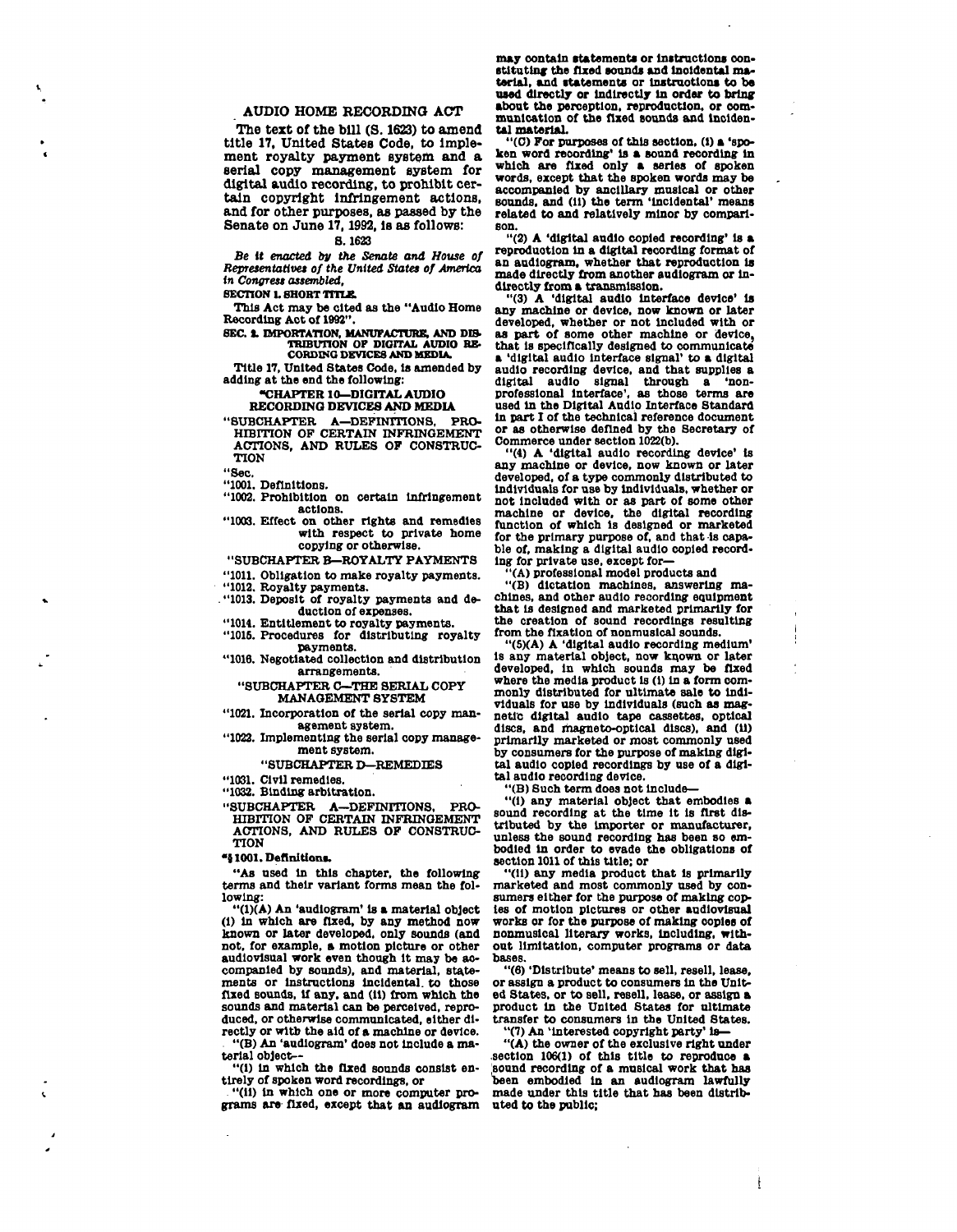**"(B) the legal or beneficial owner of, or the person that controls, the right to reproduce In an audiogram a musical work that has been embodied in an audiogram lawfully made under this title that has been distributed to the public; or** 

**"(C) any association or other organization—** 

**"(1) representing persons specified In subparagraph (A) or (B), or** 

**"(11) engaged In licensing rights In musical works to music users on behalf of writers and publishers.** 

**"(8) An 'interested manufacturing party' is any person that Imports or' manufactures any digital audio recording device or digital audio recording medium in the United States, or any association of such persons.** 

**"(9) 'Manufacture\* Includes the production or assembly of a product In the United States.** 

**"(10) A 'music publisher' is a person that Is authorized to license the reproduction of a particular, musical work In a sound record-**

**ing. "(11)(A) A 'professional model product' Is an audio recording device—** 

**"(1) that Is capable of sending a digital audio interface signal In which the channel status block flag is set as a 'professional' Interface, In accordance with the standards and specifications set forth In the technical reference document or established under an order Issued by the Secretary of Commerce under section 1022(b):** 

**"(11) that Is clearly, prominently, and permanently marked with the letter 'P' or the word 'professional' on the outside of Its**  packaging, and in all advertising, **motional, and descriptive literature, with respect to the device, that is available or provided to persons other than the manufacturer or Importer, Its employees, or Its agents; and** 

**"(ill) that Is designed, manufactured, marketed, and intended for use by recording professionals In the ordinary course of a lawful business.** 

**"(B) In determining whether an audio recording device meets the requirements of subparagraph (A)(lll), factors to be considered shall include—** 

**"(i) whether It has features used by recording professionals In the course of a lawful business, Including features such as—** 

**"(I) a data collection and reporting system of error codes during recording and playback;** 

**"(II) a record and reproduce format provid-**

**ing 'read after write" and 'read after read'; "(III) a time code reader and generator conforming to the standards set by the Society of Motion Picture and Television Engineers for such readers and generators; and** 

**"(IV) a professional Input/output Interface, both digital and analog, conforming to standards set by audio engineering organizations for connectors, signaling formats, levels, and Impedances;** 

**"(11) the nature of the promotional materials used to market the audio recording device;** 

**"(ill) the media used for the dissemination of the promotional materials, Including the Intended audience;** 

**"(lv) the distribution channels and retail outlets through which the device Is disseminated;** 

**"(v) the manufacturer's or importer's price for the device as compared to the manufacturer's or Importer's price for digital audio recording devices Implementing the Serial Copy Management System;** 

**"(vl) the relative quantity of the device manufactured or Imported as compared to the size of the manufacturer's or Importer's market for professional model products;** 

**the device; and** 

**"(vlll) the uses to which the device is put. "(12) The 'Register' la the Register of Copyrights.** 

**"(13) The 'Serial Copy Management System' means the system for regulating serial copying by digital audio recording devices that is set forth in the technical reference document or In an order of the Secretary of Commerce under section 1022(b), or that conforms to the requirements of section**  1021(a)(1)(C).

**"(14) The 'technical reference document' is the document entitled Technical Reference Document for Audio Home Recording Act of 1992' In section S of this Act.** 

**"(15XA) The 'transfer price' of a digital audio recording device or a digital audio recording medium Is—** 

**"(1) In the case of an Imported product, the actual entered value at United States Customs (exclusive of any freight. Insurance, and applicable duty), and** 

**"(11) In the case of a domestic product, the manufacturer's transfer price (FOB the manufacturer, and exclusive of any direct sales taxes or excise taxes Incurred In connection with the sale).** 

**"(B) Where the transferor and transferee are related entities or within a single entity, the transfer price shall not be less than a reasonable arms-length price under the principles of the regulations adopted pursuant to section 462 of the Internal Revenue Code of 1986, or any successor provision to such section 482.** 

**"(16) A 'transmission' Is any audio or audiovisual transmission, now known or later developed, whether by a broadcast station, cable system, multipoint distribution service, subscription service, direct broadcast satellite, or other form of analog or digital communication.** 

**"(17) The 'Tribunal' is the Copyright Royalty Tribunal.** 

**"(18) A 'writer' Is the composer or lyricist of a particular musical work.** 

**"(19) The terms 'analog format', 'copyright status', 'category code', 'generation status', and 'source material' mean those terms as they are used in the technical reference document.** 

#### **{1002. Prohibition on certain Infringement actions**

**"(a) CERTAIN ACTIONS PROHiBrrED.—No action may be brought under this title, or under section 337 of the Tariff Act of 1930, alleging infringement of copyright based on the manufacture, Importation, or distribution of a digital audio recording device or a digital audio recording medium, or an analog audio recording device or analog audio recording medium, or the use of such a device or medium for making audiograms. However, this subsection does not apply with respect to any claim against a person for infringement by virtue of the making of one or more audiograms, or other material objects in which works are fixed, for direct or indirect commercial advantage. For purposes of this section, the copying of an audiogram by a consumer for private, noncommercial use Is not for direct or indirect commercial advantage, and is therefore not actionable.** 

**"(b) EFFECT OF THIS SECTION.—Nothing In this section shall be construed to create or expand a cause of action for copyright infringement except to the extent such a cause of action otherwise exists under other chapters of this title or under section 337 of the Tariff Act of 1930, or to limit any defenses that may be available to such causes of action.** 

"(vil) the occupations of the purchasers of "\$1003. Effect on other rights and remedies **with respect to private home copyiag or otherwise** 

> **"Except as expressly provided in this chapter with respect to audio recording devices and media, neither the enactment of this chapter nor anything contained in this chapter shall be construed to expand, limit, or otherwise affect the rights of any person with respect to private home copying of copyrighted works, or to expand, limit, create, or otherwise affect any other right or remedy that may be held by or available to any person under chapters 1 through 9 of this title.**

**"SUBCHAPTER B—ROYALTY PAYMENTS "81011. Obligation to make royalty payments** 

**"(a) PROHIBITION ON IMPORTATION AND MAN-UFACTURE.—No person shall Import into and distribute in the United States, or manufacture and distribute In the United States, any digital audio recording device or digital audio recording medium unless such person—** 

**"(1) records the notice specified by this section and subsequently deposits the statements of account and applicable royalty payments for such device or medium specified by this section and section 1012 of this title, or** 

**"(2) complies with the applicable notice, statement of account, and payment obligations under a negotiated arrangement authorized pursuant to section 1016 of this title.** 

**"(b) FIUNO OF NOTICE.—** 

**"(1) GENERALLY.—The Importer or manufacturer of any digital audio recording de-vice or digital audio recording medium, within a product category or utilizing a technology with respect to which such manufacturer or Importer has not previously filed a notice under this subsection, shall file a notice with the Register, no later than forty-five days after the commencement of the first distribution in the United States of such device or medium, In such form as the Register shall prescribe by regulation:** *Provided, however.* **That no notice shall be required with respect to any distribution occurring prior to the effective date of this chapter.** 

**. "(2) CONTENTS.—Such notice shall—** 

**"(A) set forth the manufacturer's or Importer's identity and address,** 

**"(B) identify such product category and technology, and** 

**"(C) Identify any trade or business names, trademarks, or like indicia of origin that the Importer or manufacturer uses or Intends to use In connection with the importation, manufacture, or distribution of such device or medium in the United States.** 

**"(c) FILINO OF QUARTERLY STATEMENTS or ACCOUNT.—** 

**"(1) GENERALLY.—Any importer or manufacturer that distributed during a given quarter any digital audio recording device or digital audio recording medium that it manufactured or Imported shall file with the Register, in such form as the Register shall prescribe by regulation, a quarterly statement of account specifying, by product category, technology, and model, the number and transfer price of all digital audio recording devices and digital audio recording media that it distributed during such quar-ter. •** 

**"(2) PERIOD COVERED.—The quarterly statements of account may be filed on either a calendar or fiscal year basis, at the election of the manufacturer or Importer.** 

**"(3) STATEMENTS OF ACCOUNT FOR THE FIRST THREE QUARTERS.—For the first three quarters of any calendar or fiscal year, such statement shall—** 

**"(A) be filed no later than forty-five days after the close of the period covered by the**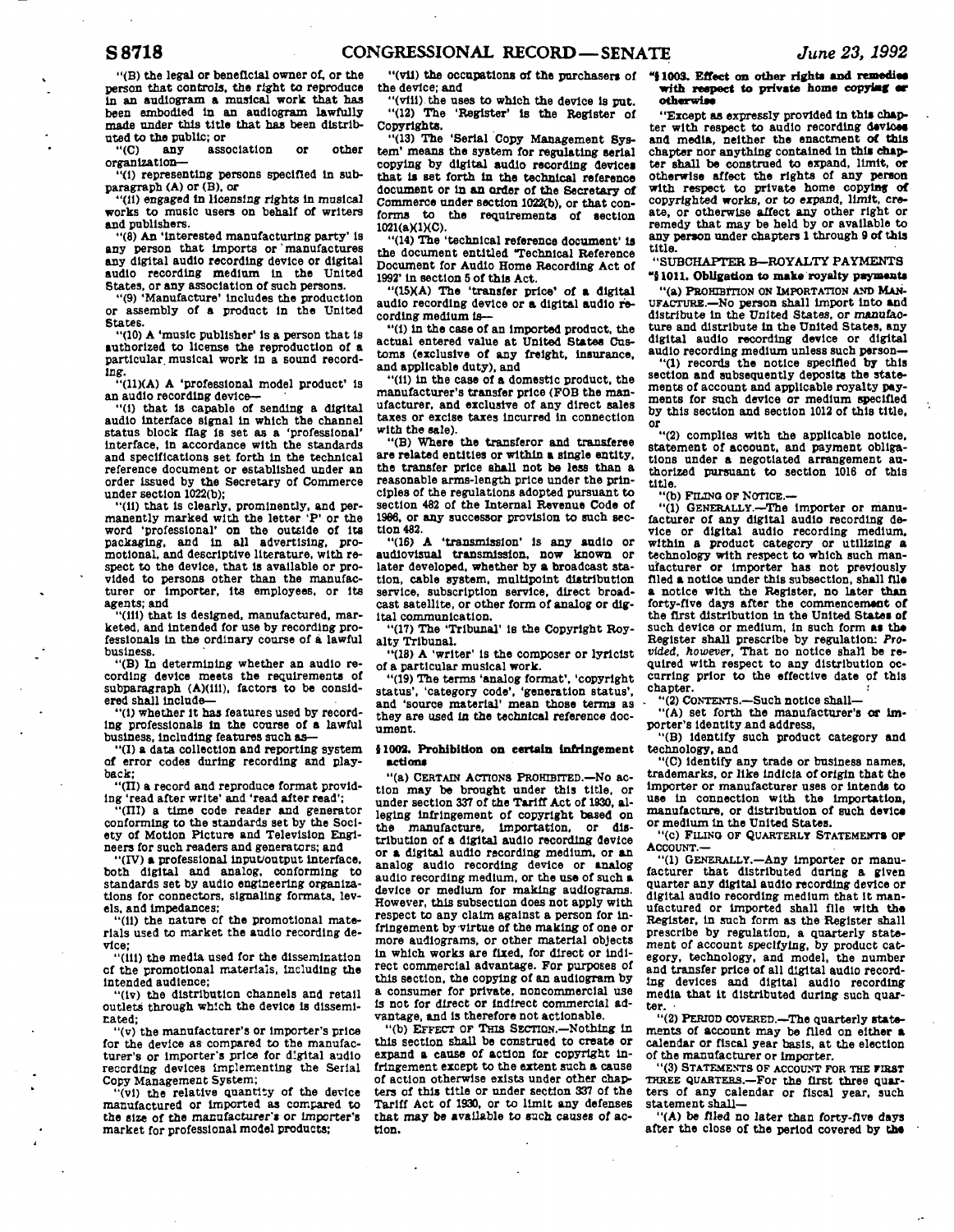Ť

 $\mathbf{I}$ 

**statement:** *Provided, however,* **That any quarterly statement that would be due within three months and forty-flve days of the effective date of this chapter shall not be filed until the next quarterly statement is due, at which time a statement shall be filed covering the entire period since the effective date of this chapter;** 

**"(B) be certified as accurate by an authorized officer or principal of the Importer or manufacturer;** 

**"(C) be accompanied by the total royalty payment due for such period pursuant to section 1012 of this title.** 

**"(4) STATEMENT OF ACCOUNT FOR THE FOURTH QUARTER.—The quarterly statement for the final quarter of any calendar or fiscal year shall be Incorporated Into the annual statement required under subsection (d) of this section, which shall be accompanied by the royalty payment due for such quarter.** 

**"(d) FILINQ OF ANNUAL STATEMENTS OF AC-COUNT.—** 

**"(1) GENERALLY.—Any importer or manufacturer that distributed during a given calendar or fiscal year (as applicable) any digital audio recording device or digital audio recording medium that It manufactured or imported shall also file with the Register a cumulative annual statement of account, In such form as the Register shall prescribe by regulation.**<br>
"(2) **TIMING** 

AND CERTIFICATION.**-Such statement shall be filed no later than sixty days after the close of such calendar or fiscal year, and shall be certified as accurate by an authorized officer or principal of the Importer or manufacturer.** 

**"(3) INDEPENDENT AUDIT.—The annual statement of account shall be audited In accordance with United States generally accepted auditing standards by an Independent certified public accountant selected by the manufacturer or Importer. The Independent certified public accountant shall report whether the Information contained therein Is fairly presented, in all material respects, In accordance with the requirements of this chapter.** 

**"(4) RECONCILIATION OF ROYALTY PAY-MENT.—The cumulative annual statement of account shall be accompanied by any royalty payment due under section 1012 of this title that was not previously paid under subsection (c) of this section.** 

**"(e) VERIFICATION.—** 

**"(1) GENERALLY.—** 

**"(A) The Register shall, after consulting with interested copyright parties. Interested manufacturing parties, and appropriate representatives of the accounting profession, prescribe regulations specifying procedures for the verification of statements of account filed pursuant to this section.** 

**"(B) Such regulations shall permit interested copyright parties to select independent certified public accountants to conduct audits In order to verify the accuracy of the information contained in the statements of account filed by manufacturers and Importers.** 

**"(C) Such regulations shall also—** 

**"(1) specify the scope of such Independent audits; and** 

**"(il) establish a procedure by which interested copyright parties will coordinate the engagement of such independent certified publlo accountants, in order to ensure that no manufacturer or Importer Is audited more than once per year.** 

**"(D) All such Independent audits shall be conducted at reasonable times, with reasonable advance notice, and shall be no broader in scope than is reasonably necessary to carry out the purposes of this subsection in accordance with United States generally accepted auditing standards.** 

**"(2) VERIFICATION REPORT.—The accountant's report on the results of each such inde-**

**pendent audit shall. In accordance with United States generally aocepted auditing standards and the requirements of this chapter, set forth the procedures performed and the accountant's findings. The accountant's report shall be filed with the Register.** 

**"(3) ACCESS TO DOCUMENTS IN EVENT OF DIS-PUTE.—In the event of a dispute concerning the amount of the royalty payment due from a manufacturer or Importer resulting from a verification audit conducted under this section—** 

**"(A) any interested manufacturing party audited pursuant to this subsection, and its authorized representatives, shall be entitled to have access to all documents upon which the audit results under this subsection were based; and** 

**"(B) any representative of an Interested copyright party that has been approved by the Register under subsection (h)(2) of this section shall be entitled to have access to all documents upon which the audit results under subsection (d) of this section were based, subject to the limitations of subsection (h)(2) of this section.** 

**"(0 COSTS OF VERIFICATION.—** 

**"(1) The costs of all verification audits that are conducted pursuant to subsection (e) of this section shall be borne by interested copyright parties, except that, in the case of a verification audit of a manufacturer or importer that leads ultimately to recovery of an annual royalty underpayment of 6 percent or more of the annual payment made, the Importer or manufacturer shall provide reimbursement for the reasonable costs of such audit.** 

**"(2) Except as may otherwise be agreed by interested copyright parties, the costs of a verification audit conducted pursuant to subsection (e) of this section shall be borne by the party engaging the certified public accountant. Any recovery of royalty underpayments as a result of the audit shall be used first to provide reimbursement for the reasonable costs of such audit to the extent such costs have not otherwise been reimbursed by the manufacturer or importer pursuant to this subsection. Any remaining recovery shall be deposited with the Register pursuant to section 1013 of this title, or as may otherwise be provided by a negotiated arrangement authorized under section 1016 of this title, for distribution to interested copyright parties as though such funds were royalty payments made pursuant to this seotlon.** 

**"(g) INDEPENDENCE OF ACCOUNTANTS.—Each certified publlo accountant used by interested copyright parties or Interested manufacturing parties pursuant to this section shall be duly licensed to practice as a certified public accountant and shall not be financially dependent upon interested copyright parties or Interested manufacturing parties, respectively. The Register may, upon petition by any Interested copyright party or interested manufacturing party, prevent the use of a particular certified public accountant on the ground that such accountant does not meet the requirements of this subsection.** 

**"(h) CONFIDENTIALITY.—** 

**"(1) GENERALLY.—The quarterly and annual statements of account filed pursuant to subsections (c) and (d) of this section, and Information disclosed or generated during verification audits conducted pursuant to subsection (e) of this section, shall be presumed to contain confidential trade secret Information within the meaning of section 1905 of title 18 of the United States Code. Except as provided in paragraphs (2), (3), and (4) of this subsection, neither the Register nor any member, officer, or employee of the Copy-right Office or the Tribunal, may—** 

**"(A) publicly disclose audit Information furnished under this section or information contained in quarterly or annual statements of account, except that aggregate Information that does not disclose, directly or Indirectly, company-specific Information may be made available to the public;** 

**"(B) use such Information for any purpose other than to carry out responsibilities under this chapter; or** 

**"(C) permit anyone (other than members, officers, and employees of the Copyright Office and the Tribunal who require such information In the performance of duties under this chapter) to examine such information.** 

**"(2) PROCEDURES FOR ACCESS TO BE PRE-SCRIBED BY REGISTER.—(A) The Register, after consulting with interested manufacturing parties and Interested copyright parties, -shall prescribe procedures for disclosing, In confidence, to representatives of Interested copyright parties and representatives of interested manufacturing parties Information contained In quarterly and annual statements of account and Information generated as a result of verification audits.** 

**"(B) Such procedures shall provide that only those representatives of interested copyright parties and Interested manufacturing parties who have been approved by the Register shall have access to such information, and that all such representatives shall be required to sign a certification limiting the use of the information to—** 

**"(1) verification functions under this section, and** 

**"(11) any enforcement actions that may result from such verification procedures.** 

**"(3) ACCESS BY AUDITED MANUFACTURER.— Any Interested manufacturing party that is audited pursuant to subsection (e) of this section, and Its authorized representatives, shall be entitled to have access to all documents filed with the Register as a result of such audit.** 

**"(4) ACCESS BY CONGRESS.—Nothing in this section shall authorize the withholding of Information from the Congress.** 

### *"i* **1018. Royalty payment\***

**"(a) DIOITAL AUDIO RECORDINO DEVICES.— "(1) The royalty payment due under sec-**

**tion 1011 of this title for each digital audio recording device Imported into and distributed In the United States, or manufactured and distributed in the United States, shall be 2 percent of the transfer price. However, only the first person to manufacture and distribute or import and distribute such device shall be required to pay the royalty with respect to such device.** 

**"(2) With respect to a digital audio recording device first distributed in combination with one or more devices, either as a physically Integrated unit or as separate components, the royalty payment shall be calculated as follows:** 

**"(A) If the digital audio recording device and such other devices are part of a physically Integrated unit, the royalty payment shall be based on the transfer price of the unit, but shall be reduced by any royalty payment made on any digital audio recording device included within the unit that was not first distributed In combination with the unit.** 

**"(B) If the digital audio recording device is not part of a physically Integrated unit and substantially similar devices have been distributed separately at any time during the preceding four quarters, the royalty pay-ment shall be based on the average transfer price of such devices during those four quarters.** 

**"(C) If the digital audio recording device is not part of a physically Integrated unit and substantially similar devices have not been distributed separately at any time during**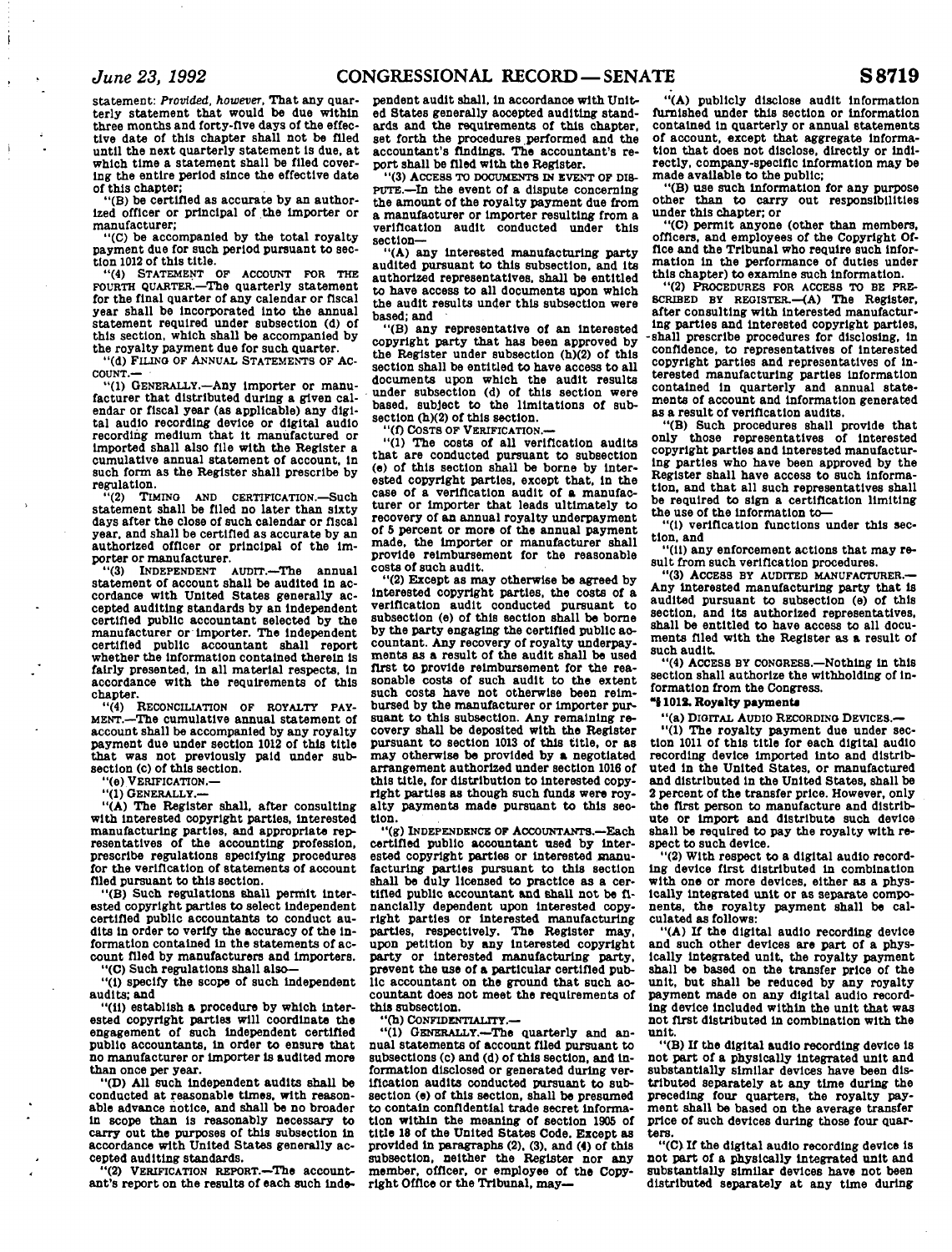**the preceding four quarters, the royalty payment shall be based on a constructed price reflecting the proportional value of such device to the combination as a whole.** 

**"(3) Notwithstanding paragraph (1) or (2) of this subsection, the- amount of the royalty payment for each digital audio recording device or physically Integrated unit containing a digital audio recording device shall not be less than SI nor more than the royalty maximum. The royalty maximum shall be \$8 per device, except that for a physically Integrated unit containing more than one digital audio recording device, the royalty maxi-mum for such unit shall be J12. During the sixth year after the effective date of this chapter, and no more than once each year thereafter, any Interested copyright party may petition the Tribunal to increase the royalty maximum and, If more than 20 percent of the royalty payments are at the relevant royalty maximum, the Tribunal shallprospectively Increase such royalty maximum with the goal of having no more than 10 percent of such payments at the new royalty maximum:** *Provided, however.* **That the amount of any such increase as a percentage of the royalty maximum shall in no event exceed the percentage increase In the**  exceed the percentage increase in the<br>Consumer Price Index during the period<br>under review.

**"(b) DIGITAL AUDIO RECORDING MEDIA.— The royalty payment due under section 1011 of this title for each digital audio recording medium imported Into and distributed in the United States, or manufactured and distributed In the United States, shall be 3 percent of the transfer price. However, only the first person to manufacture and distribute or import and distribute such medium shall be required to pay the royalty with respect to such medium.** 

**"(c) RETURNED OR EXPORTED MER-CHANDISE.—** 

**"(1) In calculating the amount of royalty payments due under subsections (a) and (b) of this section, manufacturers and importers may deduct the amount of any royalty payments already made on digital audio recording devices or media that are—** 

**"(A) returned to the manufacturer or importer as unsold or defective merchandise; or "(B) exported by the manufacturer or Im-**

**porter or a related person** 

**within two years following the date royalties are paid on such devices or media.** 

**"(2) Any such credit shall be taken during the period when such devices or media are returned or exported, and the basis for any such credit shall be set forth In the statement of account for such period filed under section 1011(c) of this title.** 

**"(3) Any such credit that is not fully used during such period may be carried forward to subsequent periods. If any returned or exported merchandise for which a credit has been taken is subsequently distributed, a royalty payment shall be made as specified under subsection (a) or (b) of this section,**  based on the transfer price applicable to such **distribution.** 

#### **"{1013. Deposit of royalty payments and de**duction of expenses

**"The Register shall receive all royalty payments deposited under this chapter and, after deducting the reasonable costs Incurred by the Copyright Office under this chapter,**  shall deposit the balance in the Treasury of **the United States as offsetting receipts. All funds held by the Secretary of the Treasury shall be invested in interest-bearing United States securities for later distribution with Interest under section 1014, 1015, or 1016 of this title. The Register may. In the Register's discretion, four years after the close of any calendar year, close out the royalty payments- account for that calendar year,**  **and may treat any funds remaining in such account and any subsequent deposits that would otherwise be attributable to that calendar year as attributable to the next succeeding calendar year. The Register shall submit to the Copyright Royalty Tribunal, on a monthly basis, a financial statement reporting the amount of royalties available for distribution.** 

#### **"{1014. Entitlement to royalty payment\***

**"(a) INTERESTED COPYRIGHT PARTIES.—The royalty payments deposited pursuant to seotlon 1013 of this title shall, in accordance with the procedures specified In section 1015 or 1016 of this title, be distributed to any Interested copyright party—** 

**"(1) whose musical work or sound recording has been—** 

**"(A) embodied in audiograms lawfully made under this title that have been distributed to the public, and** 

**"(B) distributed to the public in the form of audiograms or disseminated to the public in transmissions, during the period to which such payments pertain; and** 

**"(2) who has filed a claim under section 1015 or 1016 of this title.** 

**"(b) ALLOCATION OP ROYALTY PAYMENTS TO GROUPS.—The royalty payments shall be divided Into two funds as follows:** 

**"(1) THE SOUND RECORDINGS FUND.—66% percent of the royalty payments shall be allocated to the Sound Recordings Fund. 2H percent of the royalty payments allocated to the Sound Recordings Fund shall be placed in an escrow account managed by an independent administrator Jointly appointed by the interested copyright parties under section 1001(7)(A) of this title and the American Federation of Musicians (or any successor entity) to be distributed to nonfeatured musicians (whether or not members of the American Federation of Musicians) who have performed on sound recordings distributed in the United States. 1% percent of the royalty payments allocated to the Sound Recordings Fund shall be placed in an escrow account managed by an Independent administrator jointly appointed by the Interested copyright**  parties under section 1001(7)(A) of this title **and the American Federation of Television and Radio Artists (or any successor entity) to be distributed to nonfeatured vocalists (whether or not members of the American Federation of Television and Radio Artists) who have performed on sound recordings distributed in the United States. The remaining royalty payments in the Sound Recordings**  royalty payments in the Sound Recordings Fund shall be distributed to claimants under subsection (a) of this section who are interested copyright parties under section 1001(7)(A) of this title. Such claimants shall allocate such royalty payments, on a per sound recording basis, in the following manner: 40 percent to the recording artist or artists featured on such sound recordings (or the persons conveying rights in the artists' performances in the sound recordings), and 60 percent to the interested copyright parties.

**"(2) THE MUSICAL WORKS FUND.—** 

**"(A) 33Vi percent of the royalty payments shall be allocated to the Musical Works Fund for distribution to Interested copyright parties whose entitlement Is based on legal or beneficial ownership or control of a copyright In a musical work.** 

**"(B) The royalty payments- allocated to the Musical Works Fund shall be further allocated as follows: music publisher claimants shall be entitled to 50 percent of such payments and writer claimants shall be entitled to the other 50 percent of such payments.** 

**"(C) Except to the extent inconsistent with the international obligations of the United States, the allocation specified In subpara-** **graph (B) shall govern despite any contractual obligation to the contrary.** 

**"(c) DISTRIBUTION OF ROYALTY PAYMENTS**  WITHIN GROUPS.**—If all interested copyright parties within a- group specified in subsection (b) of this section do not agree on a voluntary proposal for the distribution of the royalty payments within such group, the Tribunal shall, pursuant to the procedures specified In section 1015(c) of this title, allocate such royalty payments based on the extent to which, during the relevant period—** 

**"(1) for the Sound Recordings Fund, each sound recording was distributed to the public in the form of audiograms; and** 

**"(2) for the Musical Works Fund, each musical work was distributed to the public In the form of audiograms or disseminated to the public in transmissions.** 

#### **"J 1018. Procedures for distributing royalty payments**

**"(a) FILING OF CLAIMS AND NEGOTIATIONS.—** 

**"(1) During the first two months of each calendar year after the calendar year In which this chapter takes effect, every Interested copyright party that is entitled to royalty payments under section 1014 of this title shall file with the Tribunal a claim for payments collected during the preceding year In such form and manner as the Tribunal shall prescribe by regulation.** 

**"(2) All Interested copyright parties within each group specified in section 1014(b) of this title shall negotiate In good faith among themselves In an effort to agree to a voluntary proposal for the distribution of royalty payments. Notwithstanding any provision of the antitrust laws, for purposes of this section suph Interested copyright parties may agree among themselves to the proportionate division of royalty payments, may lump their claims together and file them jointly or as a single claim, or may designate a common agent to receive payment on their behalf; except that no agreement under this subsection may vary the allocation of royalties specified in section 1014(b) of this title.** 

**"(b) DISTRIBUTION OF PAYMENTS IN THE AB-SENCE OF A DISPUTE.—Within thirty days after the period established for the filing of claims under subsection (a) of this section. In each year after the year in which this section takes effect, the Tribunal shall determine whether there exists a controversy concerning the distribution of royalty payments under section 1014(c) of this title. If the Tribunal determines that no such controversy exists, it shall, within thirty days after such determination, authorize the distribution of the royalty payments as set forth in the agreements regarding the distribution of royalty payments entered into pursuant to subsection (a) of this section, after deducting Its reasonable administrative costs under this section.** 

**"(c) RESOLUTION OF DISPUTES.—If the Tribunal finds the existence of a controversy, It shall, pursuant to chapter 8 of this title, conduct a proceeding to determine the distribution of royalty payments. During the pendency of such a proceeding, the Tribunal shall withhold from distribution an amount sufficient to satisfy all claims with respect to which a controversy exists, but shall, to the extend feasible, authorize the distribution of any amounts that are not in controversy.** 

**"51018. Negotiated collection and dis**tribution arrangements

**"(a) SCOPE OF PERMISSIBLE NEGOTIATED AR-RANGEMENTS.—** 

**"(1) Interested copyright parties and Interested manufacturing parties may at any time negotiate among or between themselves a single alternative system for the collec-**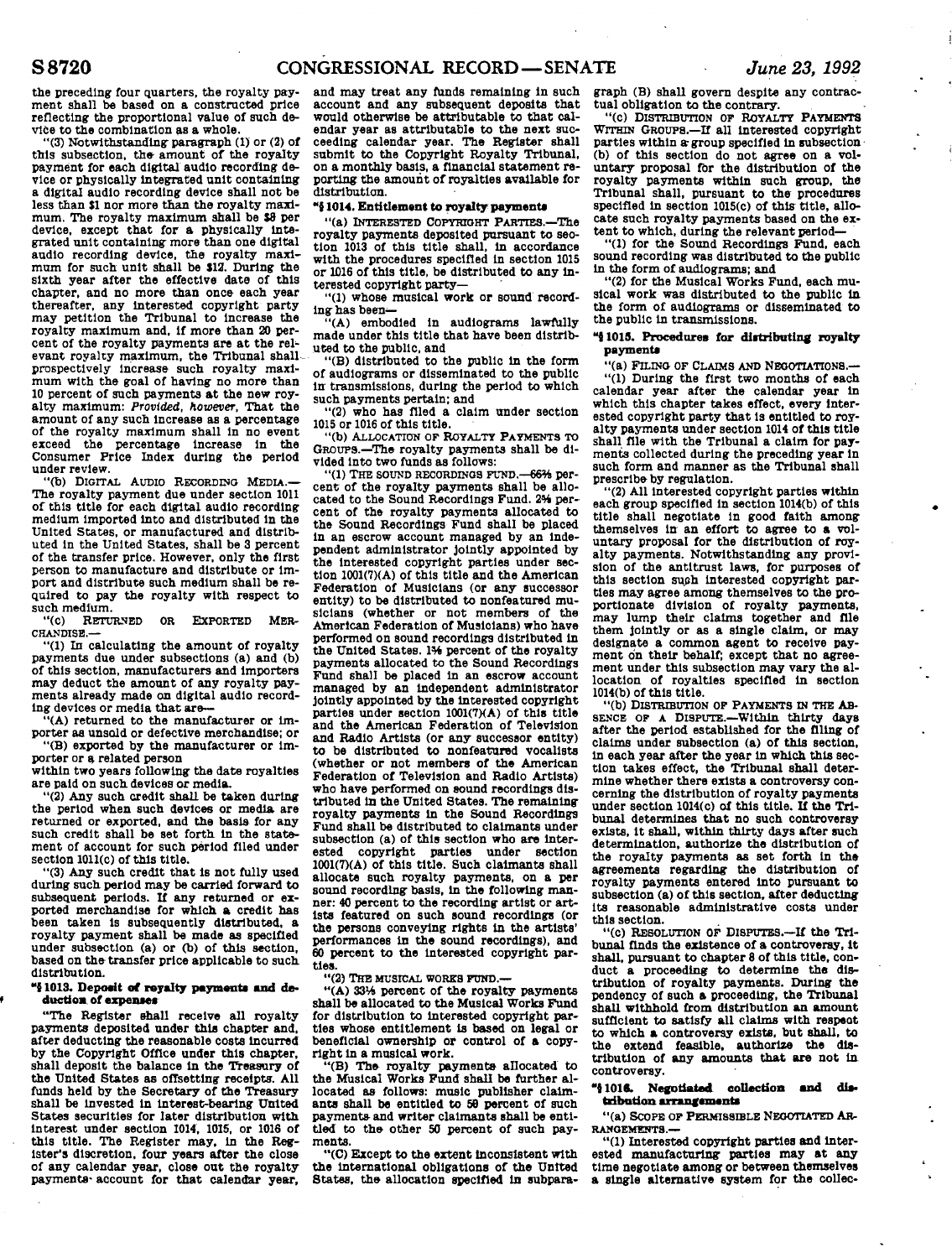tion, distribution, or verification of royalty **payments, provided for In this chapter.** 

**"(2) Sach a negotiated arrangement may vary the collection, distribution, and verification procedures and requirements that' would otherwise apply under sections 1011 through 101& of this title, including the time periods tor payment and distribution of royalties, but shall not alter the requirements of section 1011 (a), (b), or (b)(4), section 1012**<br> **(a) or (b), or section 1014 (a) or (b)** of this **title.** 

**"(3) Such a negotiated arrangement may also provide- that specified types of disputes that cannot be resolved among the parties to the arrangement shall be resolved by binding arbitration or other agreed upon means of dispute resolution.** 

**"(4) Notwithstanding any provision of the antitrust laws, for purposes of this section interested manufacturing parties and interested copyright parties may negotiate in good faith and voluntarily agree among themselves as to the collection, distribution, and verification of royalty payments, and may designate common agents to negotiate and carry out such activities on their behalf. "(b) IMPLEMENTATION OP A NEGOTIATED AR-**

**RANGEMENT.— "(1) No negotiated arrangement shall go into effect under this section until the Tribunal has approved the arrangement, after full opportunity for comment, as meeting** 

**the following requirements. "(A) Tbe participants in the negotiated arrangement shall include—** 

**"(1) at least two-thirds of all individual Interested copyright parties that are entitled to receive royalty payments from the Sound Recording Fund,** 

**"(11) at least two-thirds of all individual Interested copyright parties that are entitled to receive royalty payments from the Musical Works Fund as music publishers, and** 

**"(Hi) at least two-thirds of all Individual interested copyright parties that are entitled to receive royalty payments from the Musical Works Fund as writers.** 

**"(B) For purposes of subparagraph (A) of this paragraph, the determination as to twothirds participation shall be based on annual retail sales of audiograms in which musical works or sound recordings of musical works are embodied. One or more organizations representing any of the types of individual interested copyright parties specified In the first sentence of this subsection shall be presumed to represent two-thirds of that type of interested copyright party If the membership of, or other participation In, such organisation or organizations includes two-thirds of that type of interested copyright party based on annual retail sales of audiograms in which musical works or sound recordings of musical works are embodied.** 

**"(C) The Implementation of the arrangement shall Include all necessary safeguards, as determined by the Tribunal, which ensure that all Interested copyright parties who are not participants in the arrangement receive the royalty payments to which they would be entitled in the absence of such an arrangement under sections 1013 and either 1014(c) or 1015(b). whichever is applicable. Such safeguards may include accounting procedures, reports and any other information determined to be necessary to ensure the proper collection and distribution of royalty payments.** 

**"(2) Notwithstanding the existence of a negotiated arrangement that has gone into effect under this section, any Interested manufacturing; party that la not a party to such negotiated arrangement shall remain subject to the requirements of sections 1011 and 1012 and may fully satisfy Its obligations under this subchapter by complying with the procedures set forth therein.** 

**"(C) MAnfTEKAMCB. OF JURISDICTION BY TRI-BUNAL.—Where a negotiated arrangement has gone into effect under this section, the Tribunal shall maintain Jurisdiction and shall (1) bear and address any objections to the arrangement that may arise while It Is in effect. (2) ensure the availability of alternative procedures for any Interested manufacturing party or Interested copyright party that is not a participant in the negotiated arrangement, (3> ensure that all interested copyright parties who are not participants in**  the arrangement receive the royalty pay**ments to which they would be entitled in the**  absence of such an arrangement under sec**tions 1013 and either 1014(c) or 1015(b). whichever is applicable. (4) ensure that it has adequate funds at its disposal, received either through the Copyright Office or through the entity administering the negotiated arrangement, to distribute to Interested copyright parties not participating in the arrangement**  the royalty payments to which they are enti**tled under section 1014(c) or 1015(b), Including applicable interest, and (5) ensure that**  the requirements of section 1016(b)(1)(C) are **met.** 

**"(d) JUDICIAL ENFORCEMENT.—The Tribunal may seek Injunctive relief In an appropriate United States district court to secure compliance with the requirements of subsection (c).** 

#### **"SUBCHAPTER C—THE SERIAL. COPT MANAGEMENT SYSTEM**

#### **"51021. Incorporation of the serial copy management system**

**"(a) PROHIBITION ON IMPORTATION. MANU-FACTURE. AND DISTRIBUTION.—** 

**"(1) No person shall import, manufacture, or distribute any digital audio recording device or any digital audio Interface device that does not conform to the standards and specifications to implement the Serial Copy Management System that are—** 

**"(A) set forth in the technical reference document;** 

**"(B) set forth In an order by the Secretary of Commerce under section 1022(b) (1), (2), or (3> of this title; or** 

**"(C) in the case of a digital audio recording**  device other than a device defined in part II **of tha technical reference document or in an order Issued by the Secretary pursuant to section 1022(b) of this title, established by the manufacturer (or, in the case of a proprietary technology, the proprietor of such technology) so as to achieve the same functional characteristics with respect to regulation of serial copying as, and to be compatible with the prevailing method for implementation of. the Serial Copy Management System set forth In the technical reference document or In any order of the Secretary issued under section 1022 of this title.** 

**"(2) If the Secretary of Commerce approves standards and specifications under section 1022(b)(4) of this title, then no person shall Import, manufacture, or distribute any digital audio recording device or any digital audio interface device that does not conform to such standards and specifications.** 

**"(b) PROHIBITION ON CIRCUMVENTION OF THE**  SERIAL COPY MANAGEMENT SYSTEM.<sup>-No</sup> per**son shall import, manufacture, or distribute any device, or offer or perform any service, the primary purpose or effect of which is to avoid, bypass, remove, deactivate, or otherwise circumvent any program or circuit which Implements, in whole or in part, the Serial Copy Management System in a digital audio recording device or a digital audio interface device.** 

**"(c) ENCODING OF INFORMATION ON AUDIOGRAMS.—** 

**"(1) No person shall encode an audiogram of a sound recording with Inaccurate information relating to the category code, copy-** **right status, or generation status of the source material so aa improperly to affect the operation of the Serial Copy Management System.** 

**"(2) Nothing in this subchapter requires any person engaged in the importation, man**ufacture, or assembly of audiograms to en**code aay such audiogram with respect to its copyright status.** 

**"(d) INFORMATION ACCOMPANYTNO TRANS-MISSIONS n\* DIGITAL FORMAT.—Any person who transmits or otherwise communicatee to the public any sound recording in digital for**mat is not required under this subchapter to **transmit or otherwise communicate the information relating to the copyright status of the sound recording. However, any such person who does transmit or otherwise communicate such copyright status Information shall transmit or communicate such Information accurately.** 

#### **"51022. Implementing the aerial copy management system**

**"(a) PUBLICATION OF TECHNICAL REFERENCE DOCUMENT AND CERTIFICATION.—Within ten days after the date of enactment of this chapter, the Secretary of Commerce shall cause to be published in the Federal Register the technical reference document along with the certification from the National Institute of Standards-and Technology, as such certification appears in the report of the Committee on the Judiciary to the Senate on the Audio Home Recording Act of 1991, that the technical reference document sets forth standards and specifications that adequately Incorporate the intended functional characteristics to regulate serial copying and are not Incompatible with existing international digital audio Interface standards and existing digital audio technology.** 

**"(b) ORDERS OF SECRETARY or COMMERCE.— The Secretary of Commerce, upon petition by an interested manufacturing party or an**  interested copyright party, and after con**sulfation with the Register, may. if the Sec retary determines that to do so is In accordance with the purposes of this chapter, issue an order to implement the Serial Copy Management System set forth in the technical reference document as follows:** 

**"(1) FUNCTIONALLY EQUIVALENT ALTERA NATIVES.—The Secretary may Issue an order for the purpose of permitting in commerce devices that do not conform to all of the standards and specifications set forth in the technical reference document, if the Secretary determines that such devices possess the same functional characteristics with respect to regulation of serial copying as, and are compatible with the prevailing method for implementation of, the Serial Copy Management System set forth In the technical reference document.** 

"(2) REVISED GENERAL STANDARDS.-**Secretary may issue an order for the purpose of permitting In commerce devices that do not conform to all of the standards and specifications set forth In the technical reference document, if the Secretary determines that—** 

**"(A) the standards and specifications relating generally to digital audio recording devices and digital audio interface devices have been or are being revised or otherwise amended or modified such that the standards and specifications set forth in tha technical reference document are not or would no longer be applicable or appropriate; and** 

**"(B) such devices conform to such new standards and specifications and possess the same functional characteristics with respect to regulation of serial copying as the Serial Copy Management System set forth in the technical reference document.**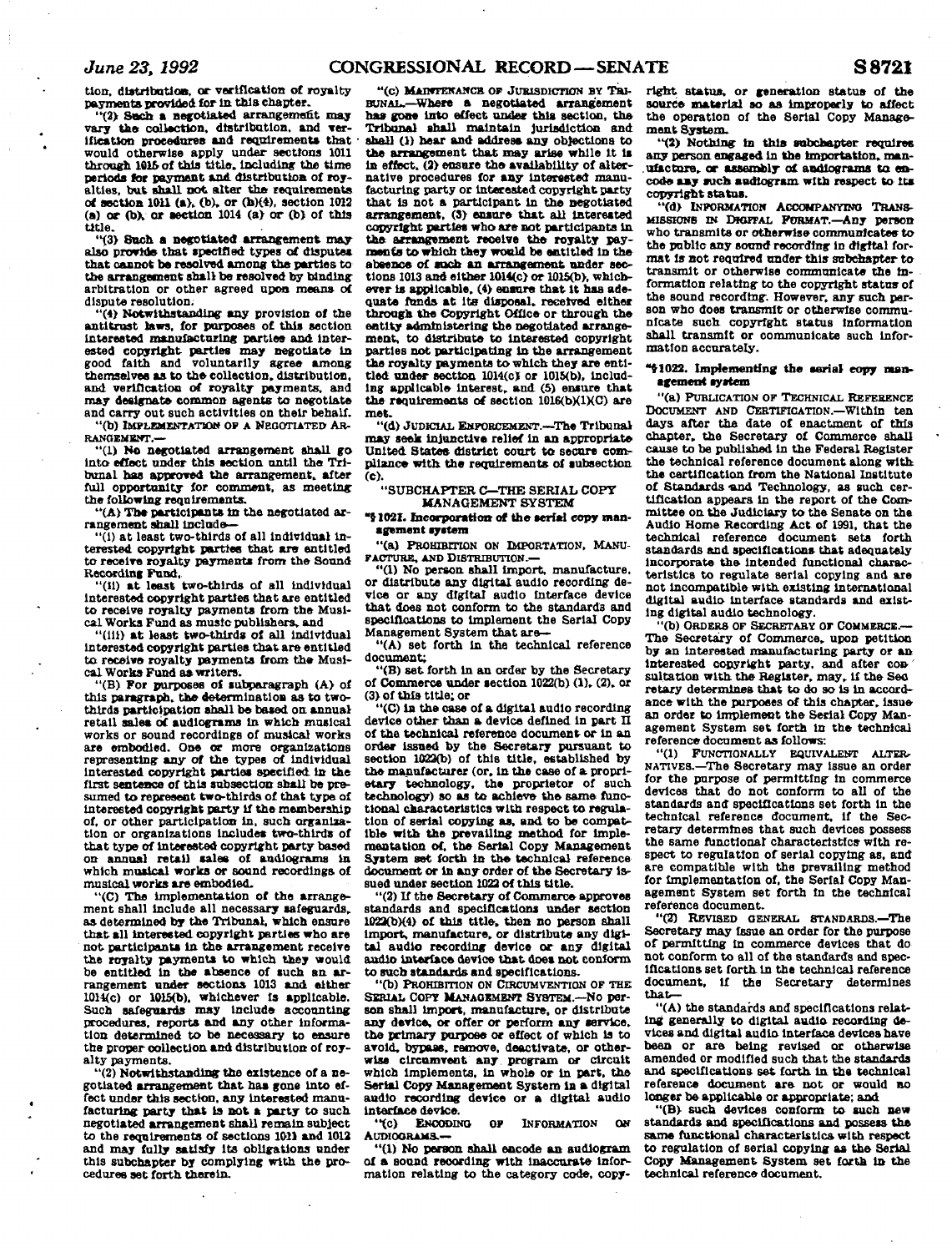### **S8722 CONGRESSIONAL RECORD—SENATE** *June 23, 1992*

**"(3) STANDARDS FOR NEW DEVICES.—The Secretary may issue an order for the purpose of—** 

**"(A) establishing whether the standards and specifications established by a manufacturer or proprietor for digital audio recording devices other than devices defined in**  part II of the technical reference document **or a prior order of the Secretary under paragraph (1) or (2) of this subsection comply with the requirements of subparagraph (C) of**  section  $1021(a)(1)$  of this title; or

**"(B) establishing alternative standards or specifications In order to ensure compliance with such requirements.** 

**"(4) MATERIAL OIFUT TO DIGITAL DEVICE THROUGH ANALOG CONVERTER.—** 

**"(A)-GENERALLY.—Except as provided in subparagraphs (B) through (D), the Secretary, after publication of notice- in the Federal Register and reasonable opportunity for public comment, may issue an order for the purpose of approving standards and specifications for a technical method Implementing in a digital audio recording device the same functional characteristics as the Serial Copy Management System so as to regulate the serial copying of source material input through an analog converter in a'manner equivalent to source material input in the digital format.** 

**"(B) C08T LIMITATION.—The order may not Impose a total cost burden on manufacturers of digital audio recording devices, for Implementing the Serial Copy Management System and the technical method prescribed in such order, in excess of 125 percent of the cost of implementing the Serial Copy Management System before the Issuance of such order.** 

**"(C) CONSIDERATION OF OTHER OBJECTIONS — The Secretary shall consider other reasoned objections from any Interested manufacturing party or Interested copyright party.** 

**"(D) LIMITATIONS TO DIGITAL AUDIO DE-VICES.—The ordqr shall not affect the recording of any source material on analog recording equipment and the order shall not Impose any restrictions or requirements that must be Implemented in any device other than a digital audio recording device or digital audio Interface device.** 

**"SUBCHAPTER D—REMEDIES** 

#### **"51031. Civil remediea**

**"(a) CIVIL ACTIONS.—Any Interested copyright party or Interested manufacturing party that Is or would be injured by a violatlon of section 1011 or 1021 of this title, or the Attorney General of the United States, may bring a civil action in an appropriate United States district court against any person for such violation.** 

**"(b) POWERS OF THE COURT.—In an action brought under subsection (a) of this section, the court—** 

**"(1) except as provided in subsection (h) of this section, may grant temporary and permanent Injunctions on such terms as it deems reasonable to prevent or restrain such violation;** 

**"(2) in the case of a violation of section 1011 (a) through (d) or 1021 of this title, shall award damages under subsection (d) of this section;** 

**"(3) In its discretion may allow the recovery of full costs by or against any party other than the United States or an officer thereof;** 

**"(4) in its discretion may award a reasonable attorney's fee to the prevailing party as part of the costs awarded under paragraph (3) If the court finds that the nonprevalling party has not proceeded in good faith; and** 

**"(5) may grant such other equitable relief as It deems reasonable.** 

**"(c) RECOVERY OF OVERDUE ROYALTY PAY-MENTS.—In any case in which the court finds**  **that a violation of section 1011 of this title involving nonpayment or underpayment of royalty payments has occurred, the violator shall be directed to pay, in addition to dam-ages awarded under subsection (d) of this section, any such royalties due, plus interest calculated as provided under section 1961 of title 28, United States Code.** 

**"(d) AWARD OF DAMAGES.—** 

**"(l) SECTION ion.—** 

**"(A) DEVICE.—In the case of a violation of section 1011 (a) through (d) of this title Involving a digital audio recording device, the court shall award statutory damages In an amount between a nominal level and \$100 per device, as the court considers Just.** 

**"(B) MEDruM.—In the case of a violation of section 1011 (a) through (d) of this title Involving a digital audio recording medium, the court shall award statutory damages In an amount between a nominal level and J4 per medium, as the court considers Just.** 

**"(2) SECTION 1021.—In any case In which the court finds that a violation of section 1021 of this title has occurred, the court shall award damages calculated, at the election of the complaining party at any time before final Judgment is rendered, pursuant to subparagraph (A) or (B) of this paragraph, but in no event shall the Judgment (excluding any award of actual damages to an interested manufacturing party) exceed a total of \$1,000,000—** 

**"(A) ACTUAL DAMAGES.—A complaining party may recover Its actual damages suffered as a result of the violation and any profits of the violator that are attributable to the violation that are not taken into account in computing the actual damages. In determining the violator's profits, the complaining party Is required to prove only the violator's gross revenue, and the violator is required to prove Its deductible expenses and the elements of profit attributable to factors other than the violation.** 

**"(B) STATUTORY DAMAOES.—** 

**"(1) DEVICE.—A complaining party may recover an award of statutory damages for each violation of section 1021 (a) or (b) of this title in the sum of not less than \$1,000 nor more than \$10,000 per device Involved in such violation or per device on which a service prohibited by section 1021(b) of this title has been performed, as the court considers Just.** 

**"(11) AUDIOGRAM.—A complaining party may recover an award of statutory damages for each violation of section 1021(c) of this**  title in the sum of not less than \$10 nor more **than \$100 per audiogram Involved in such violation, as the court considers Just.** 

**"(ill) TRANSMISSION.—A complaining party may recover an award of damages for each transmission or communication that violates section 1021(d) of this title in the sum of not less than 110,000 nor more than \$100,000, as the court considers Just.** 

**"(3) WILLFUL VIOLATIONS.—** 

**"(A) In any case in which the court finds that a violation of section 1011 (a) through (d) of this title was committed willfully and for purposes of direct or indirect commercial advantage, the court shall Increase statutory damages—** 

**"(1) for a violation involving a digital audio recording device, to a sum of not less than \$100 nor more than \$500 per device; and** 

**"(11) for a violation involving a digital audio recording medium, to a sum of not less than \$4 nor more than \$15 per medium, as the court considers just.** 

**"(B) In any case in which the court finds that a violation of section 1021 of this title was committed willfully and for purposes of direct or indirect commercial advantage, the court in Its discretion may increase the award of damages by an additional amount of not more than \$5,000,000, as the court considers Just.** 

**"(4) INNOCENT VIOLATIONS OF SECTION 10a.— The court in Its discretion may reduce the total award of damages against a person violating section 1021 of this title to a sum of not less than \$250 in any case in which the court finds that—** 

**"(A) the violator was not aware and had no reason to believe that Its acts constituted a violation of section 1021 of this title, or** 

**"(B) In the case of a violation of section 1021(a) of this title Involving a digital audio recording device, the violator believed in good faith that the device complied with sec**tion 1021(a)(1)(C) of this title, except that **this subparagraph shall not apply to any damages awarded under subsection (d)(2)(A) of this section.** 

**"(e) MULTIPLE ACTIONS.—** 

**"(1) GENERALLY.—No more than one action shall be brought against any party and no more than one award of statutory damages under subsection (d) of this section shall be permitted—** 

**"(A) for any violations of section 1011 of this title Involving the same digital audio recording device or digital audio recording medium; or** 

**"(B) for any violations of section 1021 of this title involving digital audio recording devices or digital audio Interface devices of the same model, except that this subparagraph shall not bar an action or an award of damages with respect to digital audio recording devices or digital audio Interface devices that are imported, manufactured, or distributed subsequent to a final Judgment in a prior action.** 

"(2) NOTICE AND INTERVENTION. - Any com**plaining party who brings an action under this section shall serve a copy of the complaint upon the Register within ten days after the complaining party's service of a summons upon a defendant. The Register shall cause a notice of such action to be published in the Federal Register within ten days after receipt of such complaint. The court shall permit any other Interested copyright party or Interested manufacturing party entitled to bring the action under section 1031(a) of this title who moves to Intervene within thirty days after the publication of such notice to intervene in the action.** 

**"(3) AWARD.—** 

**"(A) GENERALLY.—Except as provided in subparagraph (B), the court may award recovery of actual damages for a violation of section 1021 of this title pursuant to subsection (d)(2)(A) of this section to each complaining party in an action who elects to recover actual damages.** 

**"(B) LIMITATIONS.—** 

**"(1) If more than one complaining party elects to recover actual damages pursuant to subsection (d)(2)(A) of this section, only a**  single award of the violator's profits shall be **made, which shall be allocated as the court considers just.** 

**"(11) If any complaining Interested copyright party or parties elect to recover statutory damages pursuant to subsection (d)(2) of this section in an action in which one or more other complaining interested copyright parties have elected to recover actual damages, the single award of statutory damages permitted pursuant to paragraph (1) of this subsection shall be reduced by the total amount of actual damages awarded to interested copyright parties pursuant to subsection (d)(2)(A) of this section.** 

**"(f) PAYMENT OF OVERDUE ROYALTIES AND DAMAGES.—The court may allocate any award of damages under subsection (d) of this section between or among complaining parties as it considers just. Any award of damages that is allocated to an interested copyright party and any award of overdue royalties and Interest under subsection (c) of this section shall be deposited with the Reg-**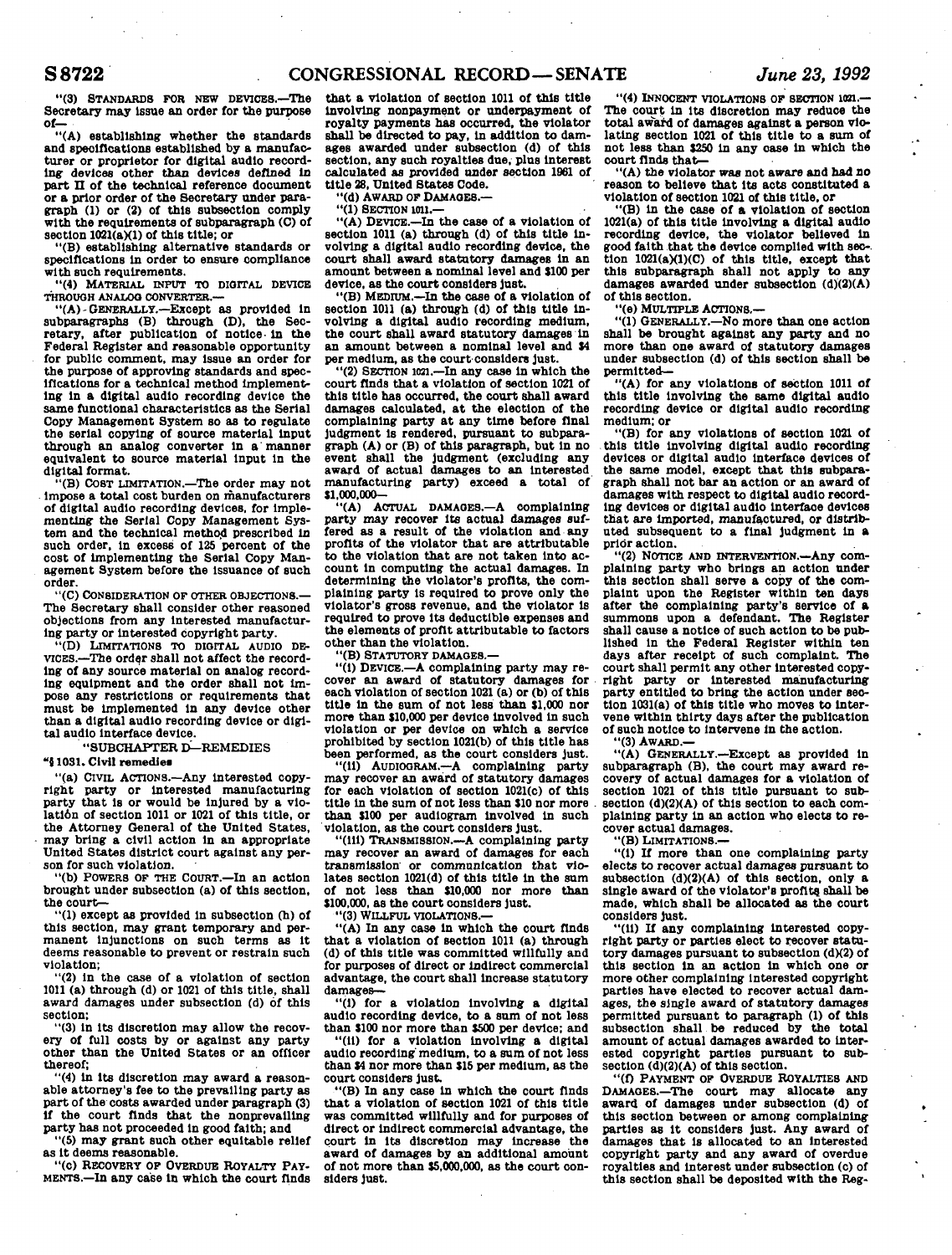**later pursuant to section 1013 of this title, ocas may otherwise be provided pursuant to a negotiated arrangement authorized under**  section 1016 of this title, for distribution to **Interested copyright parties as though such funds were royalty payments made pursuant to section 1011 of this title.** 

**"(g) IMPOUNDING OP ARTICLES.—At any time while an. action under this section la pending, the court may order the impound-ing, on such terms aa it deems reasonable, of any digital audio recording device, digital audio interface device, audiogram, or device specified In section 1021(b) of this title that is in the custody or control of the alleged violator and that the court has reasonable cause to believe does not comply with, or was Involved in a violation of, section 1021 of this title.** 

**"(h) LIMITATIONS REGARDING PROFESSIONAL MODELS AND OTHER EXEMPT DEVICES.—Unless a court finds that the determination by a manufacturer or Importer that a device fits within the exemption of subparagraph (A) or (B) of section 1001(4) of this title was without a reasonable basis or not In good faith, the court shall not grant a temporary or preliminary injunction against the distribution of**  such device by the manufacturer or im**porter.** 

**"(1) REMEDIAL. MODIFICATION' AND DESTRUC-TION OF ARTICLES.—AS part of a final Judgment or decree finding- a violation of section 1021 of this title, the court shall order the remedial modification, if possible, or the destruction of any digital audio recording device, digital audio Interface device, audiogram, or device specified in section 1021(b) of this title that-**

**'ll) does not comply with, or was Involved to a violation of, section 1021 of this title, and** 

**"(2) Is In the custody or control of the violator or has been impounded under subsection (g) of this section.** 

**"(j) DEFINITIONS.—For purpose of this section—** 

**"(1) the term 'complaining party' means an Interested copyright party. Interested manufacturing party, or the Attorney General of the United States when one of these parties has Initiated or Intervened as a plaintiff in an action brought under this section; and.** 

**"(2) the term 'device' does not include an audiogram.** 

**"11032. Binding: arbitration** 

**"(a) DISPUTES TO BE ARBITRATED.—Any dispute between an Interested manufacturing party and an Interested copyright party shall be resolved through binding arbitration, in accordance with the provisions of this section. if—** 

**"(1) the parties mutually agree; or** 

**"(2) before the date of first distribution In the United States of the product which Is the subject of the dispute, an interested manufacturing party or an interested copyright party requests arbitration concerning whether such product is or Is not a digital audio recording device, a digital audio recording medium, or a digital audio interface device, or concerning the basis on which royalty payments are to be made with respect to such product.** 

**"(b> ARBITRAL PROCEDURES.—** 

**"(1) REGULATIONS FOR COORDINATION OF AR-BITRATION.—The Register shall, after consulting with interested copyright parties, prescribe regulations establishing a procedure by which interested copyright parties, will coordinate decisions and representation concerning the arbitration of disputes. No interested copyright party shall have the authority to request, agree to, or (except as an intervenor pursuant to subsection (c) of this section) enter into, binding arbitration un-less that party shall have been authorized to** 

**do so pursuant to the regulations prescribed by the Register.** 

**"(2) PANEL.—Except as otherwise agreed by the parties to a dispute that is to be submitted to binding arbitration under subsection (a) of this section, the- dispute shall be heard by a panel of three arbitrators, with one ar**bitrator selected by each of the two sides to **the dispute and the third arbitrator selected by mutual agreement of the first two arbitrators chosen.** 

**"(3) DECISION.—The arbitral panel shall render its final decision concerning the dispute. In a written opinion explaining Its reasoning, within one hundred and twenty days after the date on which the selection, of arlbrators has been concluded. The Register shall cause to be published in the Federal Register the written opinion of the arbitral panel within ten days after receipt thereof.** 

**"(4) TITLE 9 PROVISIONS TO GOVERN.—Except to the extent Inconsistent with this section, any arbitration proceedings under this section shall be conducted in the same manner, subject to the same limitations, carried out with the same powers (including the power to summon witnesses), and enforced in the courts of the United States as an arbitration proceeding under title 9. United States Code.** 

**"(5) PRECEDENTS.—In rendering a final decision, the arbitral panel shall take Into account any final decisions rendered In prior proceedings under this section that address Identical or similar issues; and failure of the arbitral panel to take account of such prior decisions may be considered Imperfect execution of arbitral powers under section 10(a)(4) of title** *9,* **United States Code.** 

**"(c) None s AND RIGHT TO INTERVENE.—Any Interested copyright party or interested manufacturing party that requests an arbitral proceeding under this, section shall provide the Register with notice concerning the parties to the dispute and the nature of the dispute within ten days after formally requesting arbitration under subsection (a) of this section. The Register shall cause a summary of such notice to be published In the Federal Register within thirty days after receipt of such notice. The arbitral panel shall permit any other interested copyright party or interested manufacturing party who moves to Intervene within twenty days after such publication to Intervene in the action. "(d) AUTHORITY OF ARBITRAL PANEL To** 

**ORDER RELIEF.— "(1) TO PROTECT PROPRIETARY INFORMA-**

**TION.—The arbitral panel shall issue such orders as are appropriate to protect the proprietary technology and Information of parties to the proceeding, including provision for injunctive relief in the event of a violation of such order.** 

**"(2) To TERMINATE PROCEEDING.—The arbitral panel shall terminate any proceeding that it has good cause to believe has been commenced in bad faith by a competitor In order to gain, access to proprietary information. The panel shall also terminate any proceeding that It believes has been commenced**  before the technology or product at issue has **bees sufficiently developed or defined to permit an Informed decision concerning the applicability of this chapter to such technology or product.** 

**''(3) To ORDER RELIEF.—In any case In which the arbitral panel finds with respect to devices or media that were the subject of the dispute, that royalty payments have been or will be due under section 1011 of this title through the date of the arbitral decision, the panel shall order the deposit of such royalty payments pursuant to section 1013 of this title, plus Interest calculated as provided under section 1961 of title 28. United**  States Code. The arbitral panel shall not **award monetary or injunctive relief, as provided In section 1031 of this title or other-** wise, except as is expressly provided in this **subsection.** 

**"(e) EFFECT or ARBITRATION PROCEEDING, ON CIVIL ACTIONS AND REMEDIES.—Notwithstanding any provision of section 1031 of this title, no civil action may be brought or relief granted under section 1031 of this title against any party to an ongoing or completed arbitration proceeding under this section, with respect to devices or media that are the subject of such an arbitration proceeding. However, this subsection does not bar—** 

**"(1) an action for injunctive relief at any time based on a violation of section 1021 of this title; or** 

**"(2) an action or any relief with respect to those devices or media distributed by their Importer or manufacturer following the conclusion of such arbitration proceeding, or, if so stipulated by the parties, prior to the commencement of such proceedings.** 

**"(f) ARBITRAL COSTS.—Except as otherwise agreed by the parties to a dispute, the costs of an arbitral proceeding under this section shall be divided among the parties In such fashion as is considered Just by the arbitral pane) at the conclusion of the proceeding. Each party to the dispute shall bear its own attorney fees unless the arbitral panel determines that a nonprevailing party has not proceeded in good faith and that, as a matter of discretion, it Is appropriate to award reasonable attorney's fees to the prevailing party.".** 

**SEC. 3. TECHNICAL AMENDMENTS.** 

**(a) FUNCTIONS OF REGISTER.—Chapter** *8* **of title 17, United States Code Is amended—** 

**(1) In section 801(b)- (A) by striking "and" at the end of paragraph (2):** 

**(B) by striking the period at the end of paragraph (3) and Inserting "; and"; and** 

**(C) by adding the following new paragraph at the end:** 

**"(4) to distribute royalty payments deposited with the Register of Copyrights under section 1014, to determine, in cases where controversy exists, the distribution of such payments, and to carry out its other responsibilities under chapter 10"; and** 

**(2) in section 804(d)—** 

**(A) by Inserting "or (4)" after "801(b)(3)";. and** 

**(B) by striking "or 119" and inserting- "119, 1015, or 1016".** 

**(b) DEFiNrnoNS.—Section 101 of title 17. United States Code Is amended by striking "As used" and inserting "Except as other**wise provided in this title, as used'

**(c) MASK WORKS.—Section 912 of title 17,** 

**United States Code, is amended— (1) in subsection (a) by Inserting "or 10" after "8"; and** 

**(2) in subsection (b) by inserting "or 10" after''8".** 

**SEC.** *4.* **EFFECTIVE DATE.** 

**This Act. and the amendments made by this Act. shall take effect on the date of the enactment of this Act or January 1. 1992. whichever date is later.** 

**SEC. S. TECHNICAL REFERENCE DOCUMENT FOR AUDIO HOME RECORDING ACT OF IMS.** 

#### **TECHNICAL REFERENCE DOCUMENT FOR THE AUDIO HOME RECORDING ACT OF 1892**

**Introduction** 

**This Technical Reference. Document Is provided to facilitate the Implementation of legislation relating to digital audio recording ("DAR") devices, known as the "Audio Home Recording Act of 1992" ("the Act").** 

**This Technical Reference Document establishes the standards and specifications that are necessary to Implement the Serial Copy Management System C'SCMS") under the**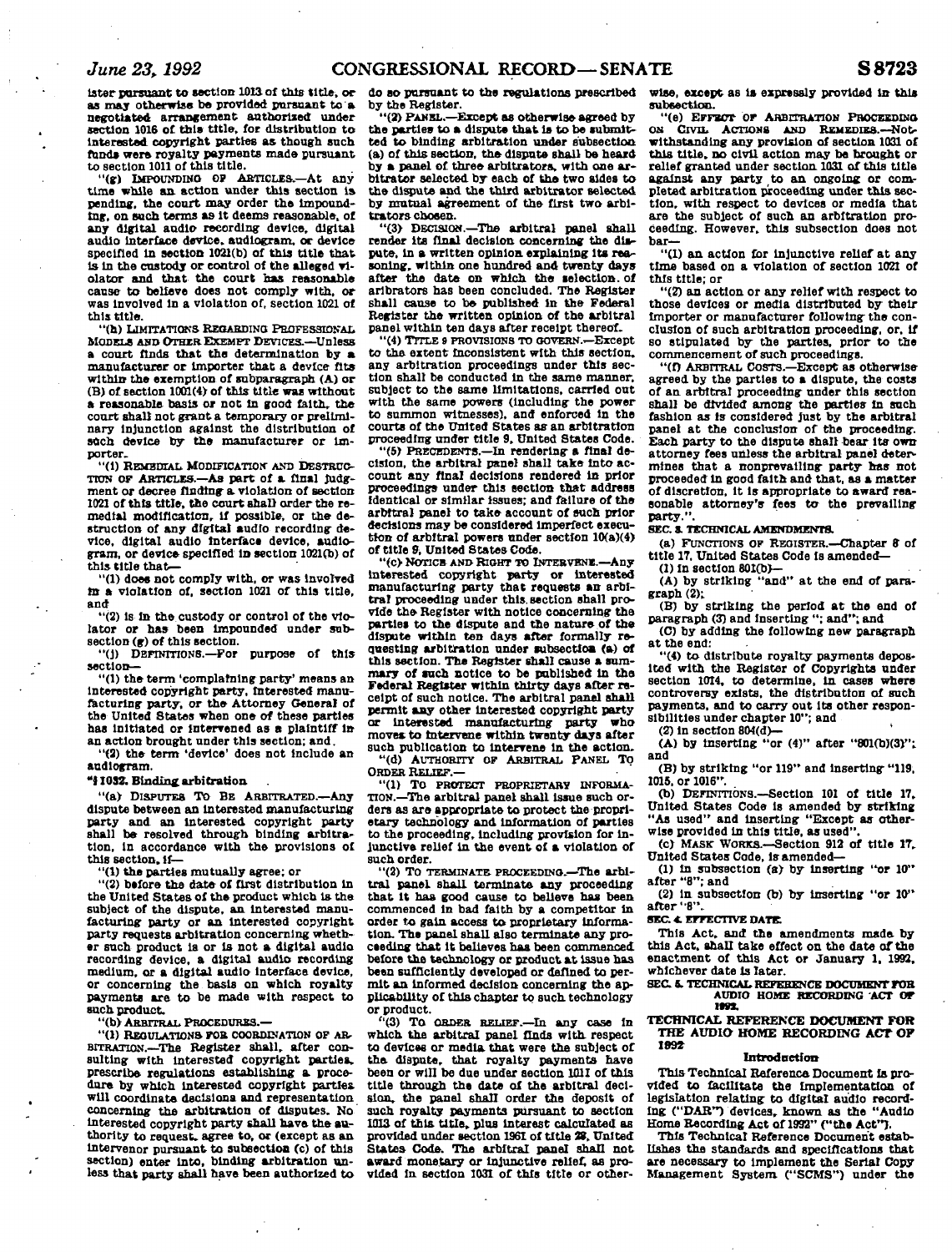**Act. It draws In part from specifications proposed to the International Electrotechnlcal Commission ("IEC") In "ISO 958: Digital Audio Interface" (First edition 1989-03) and "Amendment No. 1 to IEC 958 (1989): Digital Audio Interface, Serial Copy Management System" (Reference B4(CO)128 submitted on June 21, 1991) (collectively, "IEC 958"), and "IEC 60A(CO)136 Part 6: Serial copy management system for consumer audio use DAT recorders". The standards and specifications set forth herein relate only to the Implementation of SCMS via digital audio Interface signals, DAR devices and digital audio Interface devices. The standards and specifications set forth herein, as they may be amended pursuant to an order of the Secretary of Commerce under seotlon 1022(b) of subchapter C of the Act, shall be considered determinative under the Act, regardless of any future action by the IEC or by a manufacturer or by an owner of a proprietary technology.** 

**SCMS is Intended to prohibit DAR devices from recording "second-generation" digital copies from "first-generation" digital copies containing audio material over which copyright has been asserted via SCMS. It does not generally restrict the ability of such devices to make "first-generation" digital copies from "original" digital sources such as prerecorded commercially available compact discs, digital transmissions or digital tapes.** 

**Currently, the predominant type of DAR device offered for sale in the United States is the DAT recorder, which records and sends digital signals In accordance with the IEC 958 nonprofessional digital audio interface format. Additional types of DAR devices and Interface formats are being or may be developed. The standards and specifications in this Technical Reference Document are not intended to hinder the development of such new technologies but require, In accordance**  with section 1021(a)(1) (A)-(C) of subchapter **C of the Act, that they incorporate the functional characteristics of SCMS protection. In order for a DAR device to be "compatible with the prevailing method of implementing SCMS", to the extent DAR devices are capable of recording signals sent In a particular digital audio Interface signal format, the SCMS information must be accurately received and acted upon by the DAR device so as to correctly implement the same level of SCMS protection provided by that format. "Compatibility" does not require direct bltfor-bit correspondence across every Interface signal format; Indeed, particular Interface signal formats may be recordable by some, but not all, DAR devices. To the extent that any digital audio Interface device translates and sends signals in a form that can be recorded by a particular DAR device, however, "compatibility" requires that the SCMS Information also be accurately translated and sent by the Interface device, and accurately read and acted upon by the DAR device.** 

**This document Is in three parts. Part I section A' sets forth standards and specifications constituting the functional characteristics for Implementing SCMS In digital audio interface signals. Sections B and C then apply these standards and specifications In a specific reference for Implementing SCMS In the IEC 958 nonprofessional dig**ital audio interface format. Part II section A **similarly first sets forth standards and specifications constituting the functional characteristics for Implementing SCMS in DAR devices. Sections B and C then apply these standards and specifications in a specific reference for Implementing SCMS with respect to the recording and play-back functions of nonprofessional model DAT recorders. Part in contains a series of charts that apply and correlate those codes that are mandated for**  **Implementation in DAT recorders by parts I-C and n-C of this document.** 

**The terms "digital audio interface device," "digital audio recording device," "digital audio recording medium," "distribute," "professional model," and "transmission" as used in this document have the same meanings as in the Act. "Generation status" means whether the signal emanates from a source that has been produced or published by or with the authority of the owner of the material, such as commercially released prerecorded compact discs or digital tapes or a digital transmission (referred to herein as "original"); or whether the signal emanates from a recording made from such "original" material.** 

#### **PART L IMPLEMENTATION OF SCMS IN DIGITAL AUDIO INTERFACE FORMATS**

**Various consumer devices are capable of** <br> **producing digital and** <br> **producing digital and** <br> **producing digital and** <br> **producing digital and** <br> **producing digital and** producing digital audio signals. Currently, for example, compact disc players, DAT recorders and analog-to-digital converters can send digital audio signals; future devices may include digital microphones or recordable compact disk devices. To enable communication between these different types of devices and a DAR device, it is necessary and desirable to establish common protocols or "interfaces" that mandate specific information in the digital audio output signal of each device. Digital signal interfaces may enable communication of different types of data. A "digital audio interface signal" communicates audio and related interface data as distinguished from, for example, computer or video data. Digital audio interface signal formats may be established for particular types of devices or uses. For example, interface protocols may exist for broadcast use, or for users of professional model products **professional model products ("non-professional Interface"). One such set of pro**professional model products ("non-<br>professional interface"). One such set of protocols already has been established in the document IEC 958, Sections B and C of part I summarize and mandate the implementation of SCMS in the IEC 958 nonprofessional interface.

**Section A sets forth the standards and specifications for implementing SCMS In digital audio Interface signals and devices. A. Digital Audio Interface Standard.** 

**To Implement the functional characteristics of SCMS In nonprofessional digital audio Interface signal formats, whether presently known or developed in the future, the following conditions must be observed:** 

**1. The digital audio interface format shall provide a means to indicate:** 

**(a) Whether .or not copyright protection Is being asserted via SCMS over the material being sent via the interface; and** 

**(b) Whether or not the generation status of the material being sent via the interface is original.** 

**2. If the digital audio Interface format has discrete professional and nonprofessional modes, the Interface format and digital audio Interface devices shall Indicate accurately the professional or nonprofessional status of the Interface signal. Such indication is referred to generlcally as a "channel status block flag".** 

**3. If the Interface format has a discrete mode for sending data other than audio material, the Interface format shall Indicate accurately whether or not the Interface signal contains audio material.** 

**4. If a digital audio interface device Is capable of combining more than one digital audio Input signal Into a single digital audio output signal, and if oopyrlght Is asserted via SCMS over the material being sent in at least one of the Input signals, then the devloe shall Indicate in the output signal that copyright Is asserted over the entire output**  **signal. If copyright protection Is asserted via SCMS over any of the input signals, and the generation status of that copyright-asserted signal is not original, then the entire output signal shall Indicate that copyright Is asserted and that the generation status Is not original.** 

**6. Devices that are capable of reading original recordings and/or DAR media, and that are capable of sending digital audio signals that can be recorded by a DAR device, shall accurately read the copyright and generation status information from the media and accurately send that information.** 

**6. Devices having a nonprofessional digital audio Interface shall receive and accurately send the copyright and generation status information.** 

**7. Professional devices that are capable of sending audio Information in a nonprofessional digital audio interfaoe format shall send SCMS information as implemented for that format. However, nothing shall prevent professional devices and/or recording professionals engaged in a lawful business from setting SCMS Information according to the needs of recording professionals.** 

**8. If the audio signal Is capable of being recorded by a DAR device and the Interface format requires an Indication of the type of device sending the signal via the Interface, then the device shall send the most accurate and specific designation applicable to that device; for example, "Category Codes" as set forth In part I with reference to the IEC 958 nonprofessional Interface.** 

**9. Devices that receive digital audio transmissions sent without copyright and generation status information shall indicate that copyright is asserted over the transmitted audio material and that the generation status is original. If the transmitting entity wishes to transmit copyright status Information it shall do so accurately, and the information shall accurately be received and sent unaltered by the receiving device. In the case of Electronic Audio Software Delivery signal transmissions, the receiver shall accurately receive generation status Information as sent by the transmitting entity so as to permit or restrict recording of the transmitted signals. "Electronic Audio Software Delivery" refers to a type of transmission whereby the consumer Interactively determines what specific work(s) and/or event(s) are received. This Includes, for example, "audio on demand" (electronic selection and delivery of sound recordings for copying) or "pay-perllsten" reception, as distinguished from regular broadcast or oomparable cable radio programming services.** 

**10. (a) If the digital audio portion of an Interface signal format is recordable by a "pre-existing" type of DAR device. I.e., one that was distributed prior'to the distribution of the interface signal format, then the signal format shall implement the rules of SCMS so that the pre-existing DAR device will act upon the rules of SCMS applicable to that DAR device.** 

**(b) If a type of DAR device Is capable of recording the digital audio portion of signals sent by a pre-existing digital audio Interface device, then the DAR device shall Implement the rules of SCMS so that the DAR device will act upon the rules of SCMS applicable to that pre-existing digital audio Interface device's format.** 

**(c) If a digital audio interface device is capable of translating a signal from one Interface format to another, then the device also shall accurately translate and send the SCMS information. .** 

**B. Summary of SCMS Implementation in the IEC 988 Digital Audio Interfaoe.** 

**Under IEC 958, SCMS Is Implemented via Inaudible Information, known as "channel**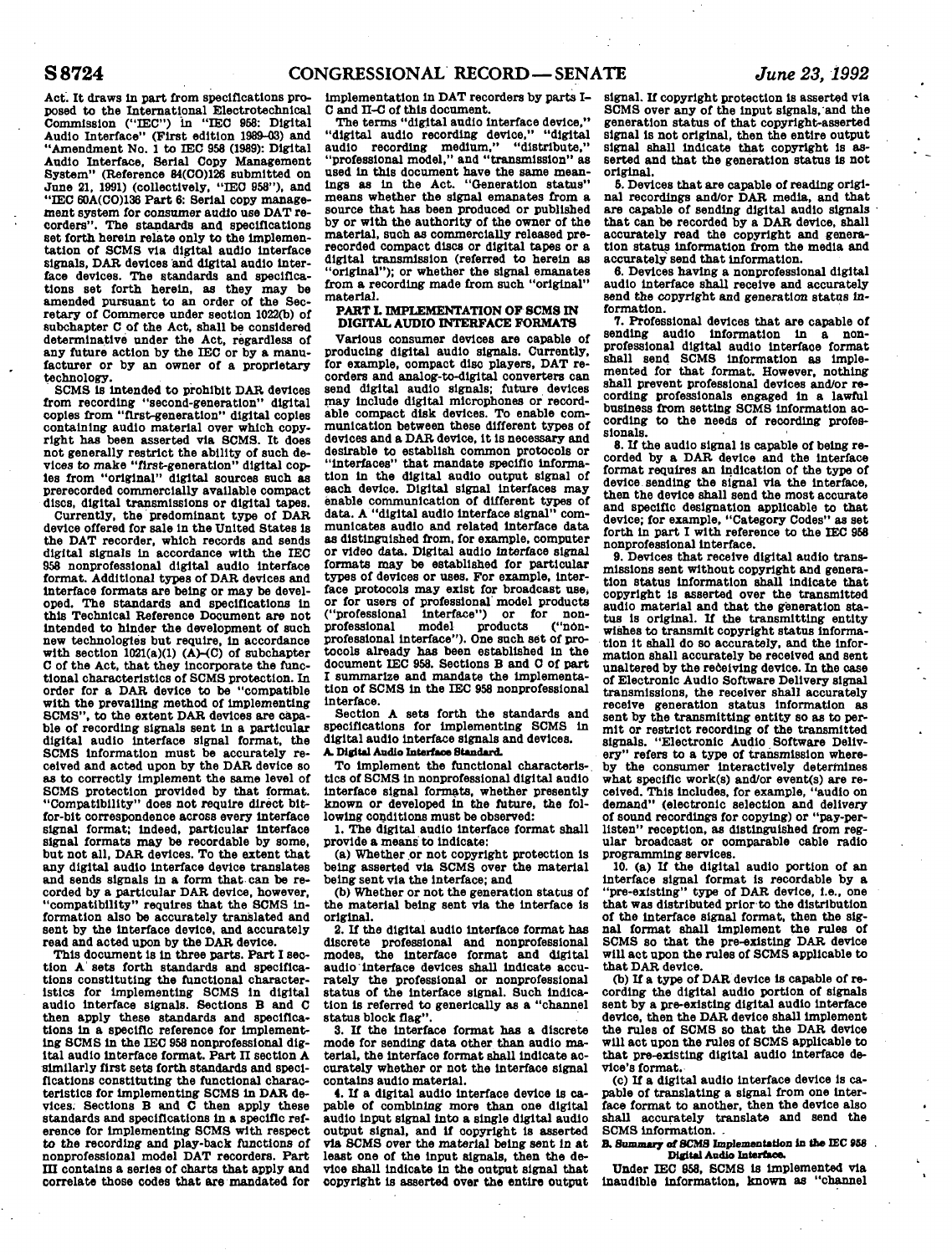$\ddot{\cdot}$ 

**status data", that accompanies a digital audio signal being sent to or by a DAR device via a nonprofessional digital audio interface. Like all digital data, channel status data consists of numerical Information encoded as a series of zeros and ones. Each zero or one constitutes a "bit" of data In which both zero and one may Impart Information ooncernlng the composition of the audio signal being sent to or by a DAR devloe. Bits represented in this Technical Reference Document as "X", rather than as zero or one, Indicate that those bits may be either zero or one without affecting the specifications set forth herein.** 

**Channel status data bits are organized Into**  units of information, known as "blocks." **lating to both the left and right stereo audio channels. Each block contains 192 bits of information, numbered consecutively from 0 to 191. Those channel status bits that are significant to the implementation of SCMS via the IEC 958 Interface are Included within channel status bits 0 through 15. Certain of these 16 bits identify professional or non-professional Interfaces; some specify copyright assertion; and some Identify the generation number of a recording. The remain-ing bits are "Category Codes" that describe the type of device sending the digital audio signal. More complete descriptions of these channel status bits are set forth In the remaining sections of this Part L** 

**IEC 958 defines professional and nonprofessional Interface formats for digital audio signals. An IEO 958 professional Interface contains particular types of channel status data for such digital audio recording devices as would be used in professional model products. An IEC 958 nonprofessional Interface contains different types of channel status data. The channel status data sent In a nonprofessional Interface are Incompatible with the channel status data In a professional Interface; a DAR device cannot correctly read the channel status data sent In a professional Interface.** 

**The specifications summarized herein and mandated in Section C apply only to devices that send or read an IEC 958 nonprofessional Interface signal. To the extent that a professional device also may have a IEC 958 nonprofessional interface, such a professional - device must be capable of sending channel status data via Its nonprofessional Interface In accordance with the standards set forth herein. However, nothing In this Technical Reference Document shall be Interpreted to prevent a professional device having an IEC 958 nonprofessional interface and/or recording professionals engaged In a lawful business from permitting such channel status data bits to be set In accordance with the needs of recording professionals.** 

**All devices having a digital audio output capable of supplying a digital audio signal to a DAR device through an IEC 958 nonprofessional Interface must Implement five types of codes located between Channel Status Bits 0 and 15. For the IEC 958 interface format, Channel Status Bits 0 through 15 are supplied in a digital audio output signal to a - DAR device as follows:** 

**1. Bit 0. Bit 0 (the "Channel Status Block Flag"), one of the "Control" bits, shall Identify whether the channel status bits are for a professional or nonprofessional Interface. Where Bit 0 is set as "1", the signal oontalns the channel status data required for a profes**sional interface. Where Bit 0 is set as "0" **the channel status data Is suitable for a non-professional Interface. The remaining bit assignments are mandated only with respect to a nonprofessional Interface, I.e., where Bit 0 Is set as "0".** 

**2. Bit 1. Bit 1, another of the "Control" bits, shall Identify whether the signal being sent to or by the DAR device Is a digital**  **audio or a digital data signal. Where Bit 1 Is set as "0", the signal Is a digital audio sig-nal. Where Bit 1 is set as "1", the signal Is a digital data signal.** 

**3. Bit 2. Bit 2 (the "C" Bit), another of the "Control" bits, shall Identify whether copyright protection is asserted for the audio material being sent via the digital audio signal. Where the C Bit Is set as "0", copyright protection has been asserted over the material being sent to the digital audio Input of the DAR device. Where the O Bit is set as "1", either that material Is not protected by copyright or no copyright protection has been asserted by the owner of that material.** 

**There are speclflo applications of the O Bit for three types of devices, as follows:** 

**—Compact disc players compatible with the standards set forth In IEC 908 (compact disc standard. Category Code 10000000) in effect as of the date of enactment of the Act Indicate in the O Bit both the copyright and generation status of the signal. (See description of "Bit 15", Infra.) Where the signal is original and copyright protection has been asserted, the C Bit = "0". Where no copyright protection has been asserted, the C Bit = "1". Where the signal Is first-generation and copyright protection has been asserted, the C Bit will fluctuate between "0" and "1" at a rate of between 4-10 Hz.** 

**—Digital Receivers (Category Codes 001XXXXL and 0111XXXL) shall set the C Bit as "0", except that these devices shall send the C Bit as "1" only where the cable operator, broadcaster or other entity specifically transmits Information indicating that no copyright protection has been asserted over the material.** 

**—Devices that combine digital audio Input signals Into one digital audio output signal**  *{e.g..* **digital signal mixing devices) shall reflect whether copyright protection has been asserted In the C Bit for at least one of the Input signals by setting the C Bit as "0" In the resulting digital audio output signal.** 

**. Devices In the Category Code for General ("00000000") and Present A/D Converters ("01100XXX") are not capable of sending copyright status Information in the C Bit. The C Bit In the channel status data sent by these devices has no meaning.** 

**There Is no existing legal requirement that a copyright owner must assert protection over Its material (and, therefore, set the C Bit as "0"). However, except as provided herein with respect to Implementation in Digital Receivers (category codes 001XXXXL and 0111XXXL, a copyright owner may not set the C Bit as "0" for material that is not copyrighted or is In the public domain.** 

**4. Bits 3-7. These bits are sent to and read by a DAR device, but specific bit settings for Bits 3-7 are not necessary for the Implementation of SCMS. (Bits 6-7 are Music Production Program Block ("MPPB") flag bits.)** 

**6. Bits 8-14. Bites 8-14 shall specify a "Category Code" that Identifies the type of device that produces the digital audio signal sent to or by a DAR device. Using various combinations of zeros and ones. Bits 8-14 can define Category Codes for as many as 128 different devices that can provide digital audio signals to a DAR device. According to IEC 958, the first three to five Category Code bits (numbered Bits 8-10 through 8-12) describe general product groups, and the remaining Category Code bits specify particular devices within each product group. IEC 958 has assigned particular Category Codes to existing and anticipated product groups and devices, and has reserved additional Category Codes for future devices.** 

**The Category Code Issued by each particular device must reflect the most specific code applicable to that device, with the following exceptions:** 

**—Digital signal processing and mixing products receive digital audio signals from one or more sources and either process or combine them with other Incoming digital audio signals. If all Input signals come from analog-to-dlgltal converters having a Category Code "01100XXX", these devices should Issue the Category Code of an analog-to-dlgltal converter rather than of the digital signal processing or mixing device.** 

**—Sampling rate converters and digital sound samplers come under the Category Codes for dlgltal-to-dlgltal converters. If an Input signal to a sampling rate converter or digital sound sampler comes from an analogto-dlgltal converter having a Category Code "01100XXX", the sampling rate converter or digital sound sampler should issue the Category Code off the analog-to-dlgltal converter.** 

**These exception cases will permit two generations of digital copies from analog recordings, which currently Is permitted under SCMS.** 

**The relevanoe of these Category Codes to SCMS as implemented for devices having the IEC 958 nonprofessional Interface is described in Section C and, specifically as to DAT recorders, In Part H Sections B and C.** 

**6. Bit 15. Bit 15 (the "L" Bit) shall Indicate the "generation status" of the digital audio signals being sent to or by a DAR device. "Generation status" means whether the signal emanates from a source that has been produced or published by or with the authority of the owner of the material, such as commercially released pre-recorded compact discs or digital tapes or a digital transmission (referred to herein as "original"); or whether the signal emanates from a recording made from such "original" material. In the latter oase, a recording made directly from an "original" source is known as a "first-generation" copy; a recording made**  from a first-generation copy is a "second-generation" copy; and so forth. Because there is no restriction on the number of cop**ies that can be made from material over which no copyright protection has been asserted, generation status is relevant only where copyright protection has been asserted over the signal.** 

**For most products, If the L Bit is set as "0", the source is a recording that Is firstgeneration or higher. If the L Bit is set as "1", the source Is "original." There are four specific categories of products which indicate generation status differently, as follows:** 

**—Compact disc players compatible with the specifications in IEC 908 (Category Code 10000000) are Incapable of controlling the L Bit. These products signal generation status solely by means of the C Bit (Bit 2).** 

**—Digital audio output signals from all other laser-optical products (Category Code 100XXXXL) shall send the L Bit as "0" for "original" material and the L Bit as "1" for first-generation or higher recordings.** 

**—Digital Receivers (Category Codes 001XXXXL and 0111XXXL) shall set the L Bit as "0"; except In the case of receivers for Electronic Audio Software Delivery, which receivers shall send the L Bit as "1" only where the entity specifically transmits in-formation indicating that the material should be treated as If It were first-generation or higher.** 

**—Devices that combine more than one digital audio input signal Into one digital audio output signal, such as digital signal processors or mixers, shall reflect In the L Bit of the output signal the higher generation status of any Input containing material over which copyright protection has been asserted. Thus, where one or more of the constituent Input signals contains material that Is not original (i.e., a first-generation copy)**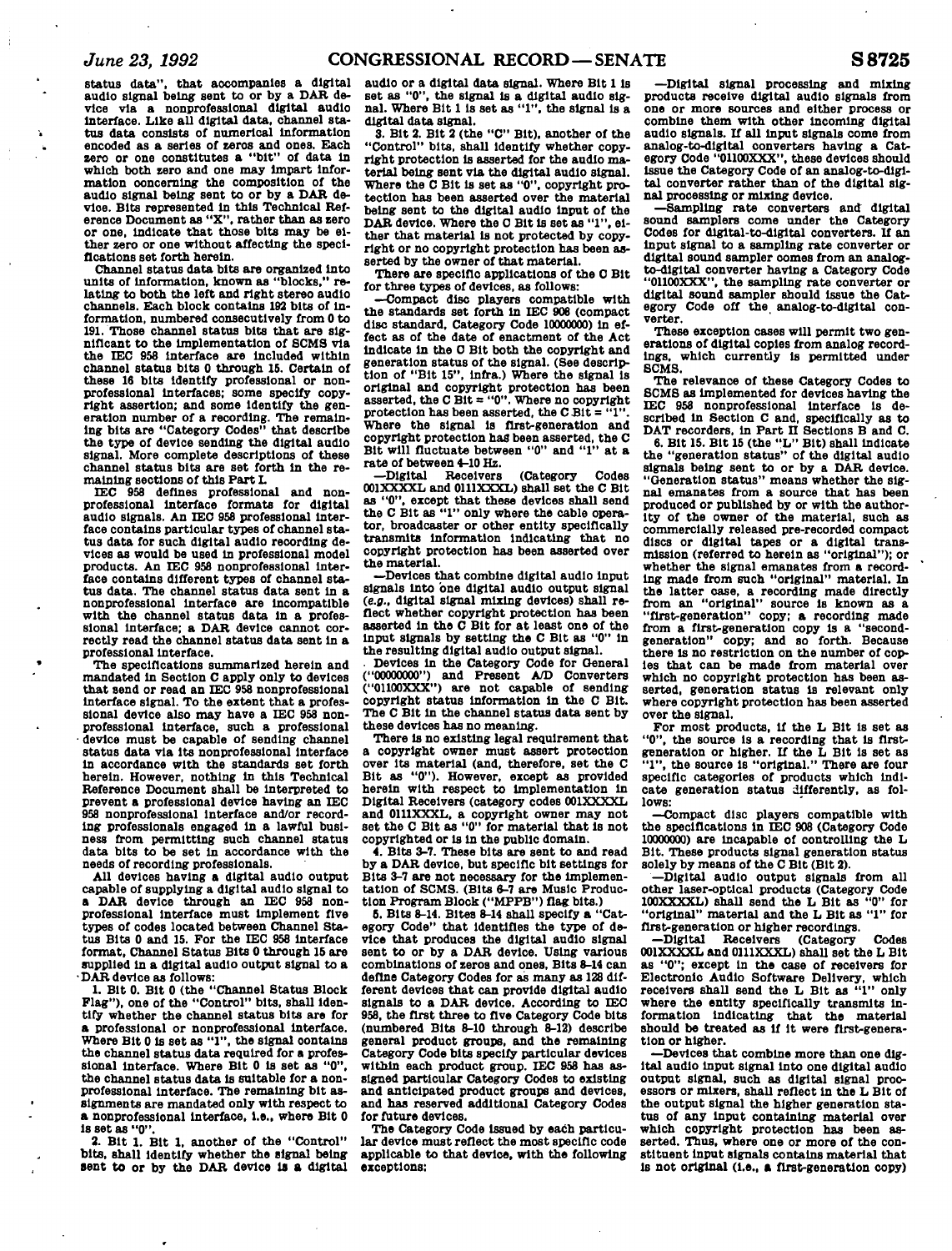## **S8726 CONGRESSIONAL RECORD—SENATE** *June 23, 1992*

**and over which copyright protection Is asserted, then the device must reflect in the L Bit of the digital audio output signal a nonorlglnal generation status. In all other cases, the device shall reflect In the L Bit that the output signal Is original.** 

**C. Mandatory Specifications for Implementing 8CMS**<br> **in the IEC 963 Digital Audio Interface** 

**The following bit assignments for channel status data, as referenced In the provisions of IEC 95814.2.3 "Channel status data format for digital equipment for consumer use", shall be mandatory for devices Implementing the IEC 958 Interface:** 

**1. Bits 0-2 of the "CONTROL." Bits: a. Bit 0 (the "Channel Status Block Flag")** 

Bit  $0 = 40$ " ............. Nonprofessional inter**face**  Bit  $0 = "1"$  ............. Professional interface **0000001L ... 100XXXXL** 

**b. Bit 1** 

Bit 1 = "0" ............. Digital audio signals **Bit 1« "1" Non-audio (data) signals** 

**c. Bit 2 (the "C" Bit)** 

**1. Casel** 

Bit 2 = "0" ....... Copyright protection as**serted**  Bit 2 = "1" ....... No copyright protection

**assarted or not under copyright** 

**II. Case 2—Compact Disc Players** 

**For compact disc players compatible with**  IEC 908 (Category Code 10000000), the C Bit **cOIXXXXL** and 0111XXXL Receivers of digitally-en**shall Indicate:** 

Bit 2 = "0" ....... Copyright protection as**serted and generation status Is "original"**  Bit 2 = "1" ....... No Copyright protection **asserted.** 

**Where the Bit 2 fluctuates between "0" and "1" at a rate between 4-10 Hs. copyright protection has been asserted and the signal Is first-generation or higher.** 

**III. Case 3—Digital Receivers** 

**For Digital Receivers (Category Codes 001XXXXL and 0111XXXL), the C Bit shall indicate, where copyright Information Is transmitted to the digital receiver** 

Bit 2 = "0" ....... Copyright protection as-

**serted**  Bit 2 = "1" ...... No copyright protection

**asserted Where no copyright Information is transmitted to the receiver, the digital receiver shall set the C Bit as "0".** 

**iv. Case 4—Digital Signal Mixers** 

**Where a single digital audio output signal results from the combination of more than one digital audio Input signal:** 

| $Bit 2 = "0" $ | Copyright protection as-<br>serted over at least one<br>of the constituent digi- |
|----------------|----------------------------------------------------------------------------------|
| $Bit 2 * "1" $ | tal audio input signals<br>For all of the constituent                            |
|                | digital audio input sig-<br>nals, no copyright pro-                              |
|                | tection asserted or not                                                          |
|                | under copyright                                                                  |

**v. Exception Case** 

**The C Bit has no meaning for A/D converters for analog signals that do not include status Information concerning the C Bit and the L Bit (i.e., A/D converters in Category Code 01100XXX).** 

**2. Bits 3-7:** 

**Specific bit settings for Bits 3-7 are not necessary for the Implementation of SCMS. 3. CATEGORY CODE Bits 8-15:** 

**a. Bits 8-15** 

**The Category Codes that follow are established for particular product groups. Where Bit 15 is represented by "L" rather than a zero or one. Bit 15 (the "L" Bit) can be either a zero or one without affecting the Category Code. Where Bit 15 is represented by "X"**  rather than a sero or one, the device is not **capable of Issuing status information concerning the L Bit.** 

| <b>00000000</b>       | General. This category<br>applies<br>to products<br>capable of<br>that are<br>sending channel status<br>data but are not pro-<br>grammed to send such<br>data in accordance<br>with the specifications<br>set forth in this Tech-<br>nical Reference Docu-<br>ment because the prod-<br>ucts were manfactured<br>before the effective<br>date of the Act. This |
|-----------------------|----------------------------------------------------------------------------------------------------------------------------------------------------------------------------------------------------------------------------------------------------------------------------------------------------------------------------------------------------------------|
|                       | General Category Code<br>shall not be used for<br>products manufactured<br>after the effective date<br>of the Act.                                                                                                                                                                                                                                             |
| 0000001L              | Experimental<br>products<br>not<br>for commercial<br>aala                                                                                                                                                                                                                                                                                                      |
| 100XXXXL              | Laser-optical<br>products.<br>such as compact disc<br>players (including re-<br>cordable and erasable<br>compact disk players)<br>and videodisc players<br>with digital audio out-                                                                                                                                                                             |
| 010XXXXL              | puts<br>('D)<br>Digital-to-digital<br>D'') converters and sig-                                                                                                                                                                                                                                                                                                 |
| 110XXXXL              | nal processing products<br>Magnetic tape or disk<br>based products, such as<br>DAT players and re-<br>corders                                                                                                                                                                                                                                                  |
| 001XXXXL and 0111XXXL | Receivers of digitally-en-<br>andio trans-<br>coded<br>missions with or with-<br>out video signals                                                                                                                                                                                                                                                             |
| 101XXXXL              | Musical<br>instruments.<br>microphones and other<br>that create<br><b>SOUTCOS</b><br>original digital audio<br>signals                                                                                                                                                                                                                                         |
| 01100XXX              | ("AJ<br>Analog-to-digital<br>D") converters for ana-<br>log signals without sta-<br>tus information con-<br>cerning the C Bit and<br>the L Bit ("Present A/<br>D converters")                                                                                                                                                                                  |
| <b>01101XXL</b>       | A/D converters for ana-<br>log signals which in-<br>ciude status informa-<br>tion concerning the C<br>Bit and the L Bit ("Fu-<br>ture A/D converters")                                                                                                                                                                                                         |

**0001XXXL , Solid state memory based media products** 

**Particular devices within each product defined above shall be assigned specific Category Codes In accordance with IEC 958. Manufacturers of any device that Is capable of supplying a digital audio Input to a DAR device must use the most specific Category Code applicable to that particular device. However, digital signal processing or digital signal mixing products In Category Code product group "010XXXXL" shall Issue the Category Code for Present A/D converters where all the Input signals have the Category Code for a Present A/D converter. Similarly, sampling rate converters In Category Code "01011001." and digital sound samplers in Category Code "0100010L" shall issue the Category Code for Present A/D converters where the Input signal comes from a Present A/D converter.** 

**b. Bit 15 (the "L" Bit):** 

**The L Bit shall be used to identify the generation status of the digital andio input signal as emanating from an "original" source**  or from a non-original (i.e., first-generation **or higher) recording.** 

**1. Case 1—General Case** 

**For all Category Codes (except as explicitly set forth below), the L Bit shall Indicate:**  Bit  $15 = "0"$  ....... Pirst-generation or high-

**er recording Bit 15 = "1" "Original" source, such**  as a commercially re

**leased pre-recorded digital audiogram** 

**2. Case 3—Laser Optical Products** 

**The reverse situation is valid for laser optical products (Category Code 100XXXXL), other than oompact disc players compatible with IEC 908 (Category Code 10000000). For laser optical products in Category Code lOOXXXXL, the L Bit shall indicate.** 

Bit  $15 = "1"$  ....... First-generation or high-**Bit 15 = "0" ....... "Original"** recording, **such as a commercially released pre-recorded oompact disc** 

3. Case 3-Digital Receivers<br>For Digital Receivers (Category Codes<br>601XXXXL and 0111XXXL), Bit 15 always<br>shall be set as "0"; except for receivers for<br>Electronic Audio software Delivery, for<br>which the L Bit shall indicate:

Bit 15 = "0" ....... Generation status infor**matlon transmitted as** 

**"original" material Bit 15 « "1" Generation status information transmitted as for non-original material, or no generation status Information transmitted** 

**4. Case 4—Digital Signal Mixers** 

**Where a single digital audio output signal results from the combination' of more than one digital audio input signal:** 

Bit  $15 = 40$ " ....... One or more of those<br>constituent digital constituent audio input signals<br>over which copyright **protection has been as-serted Is first-generation or higher** 

Bit 15 = "1" ....... All other cases. **6. Exception Case** 

**The L Bit has no meaning for A/D converters for analog signals that do not Include status information concerning the C Bit and the L Bit (i.e., A/D converters in Category Code 01100XXX) and compact disc players In Category Code 10000000.** 

**PART IL SERIAL COPY MANAGEMENT SYS-TEM FOR DAR DEVICES AND NON-PRO-FESSIONAL MODEL DAT RECORDERS** 

**The Intention of SCMS Is generally to prevent DAR devices from making second-gen-eration or higher "serial" digital recordings of "original" digital audio material over which copyright protection has been asserted through SCMS. SCMS does not prevent the making of a first-generation recording of such "original" digital audio material. As future technologies permit, SCMS may limit the digital recording by a DAR device of ana-log audio material over which copyright protection has been asserted to the making of only first-generation digital copies. How-ever, because present technology does not Identify whether analog audio material Is protected by copyright, SCMS will not prevent the making of first and second-generation digital copies of such material. SCMS will not restrict digital recording of material carrying an Indication through SCMS that copyright protection has not been asserted. SUMS does not apply to professional model products as defined under the Act.** 

products as defined under the Act.<br>**A. General Principles for SCMS Implementation in** 

**To implement the functional characteris**tics of SCMS in DAR devices, whether pres**following conditions must be observed:** 

**1. A digital audio recording medium shall be capable of storing an indication of:** 

**(a) Whether or not copyright protection Is being asserted over the audio material being sent via the Interface and stored on the DAR medium; and,** 

**(b) Whether or not the generation status of the audio material being sent via the interface and stored on the DAR medium is original.** 

**2. If the digital audio Interface format being sent to and read by a DAR device has**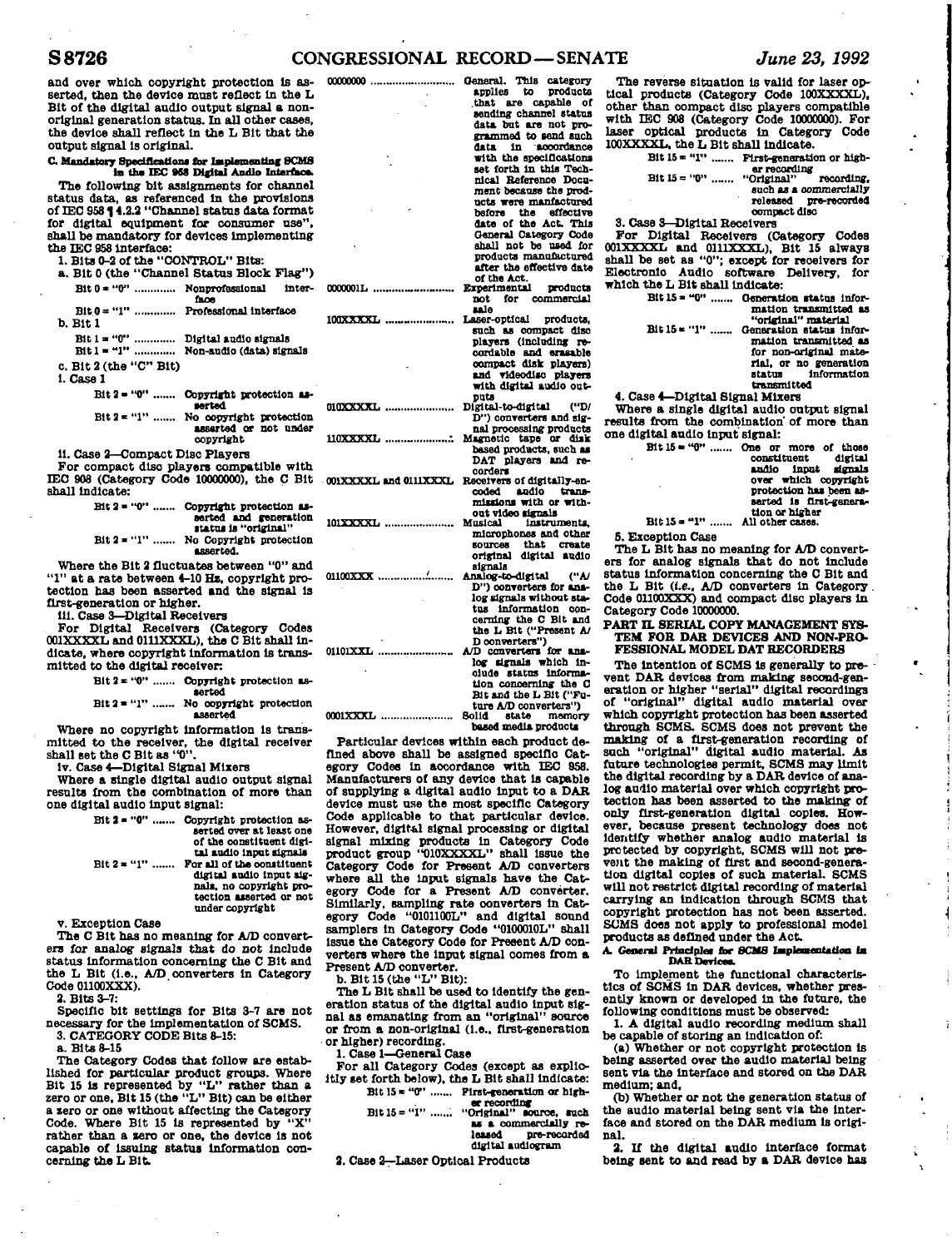ł

 $\mathbf{t}$ 

÷

**discrete modes for professional as well as nonprofessional purposes, the DAB device shall distinguish accurately the professional or nonprofessional status of the Interface signal.** 

**3. If the Interface format has a discrete mode for sending data other than audio material, the DAK device shall distinguish accurately whether or not the Interface signal contains audio material.** 

**4. A DAR device capable of receiving and recording digital audio signals shall observe the following rules:** 

**(a) Audio material over which copyright Is asserted via SCMS and whose generation status is original is permitted to be recorded. An indication that copyright is asserted over the audio material contained In the signal and that the generation status of the recording is first generation shall be recorded on the media.** 

**(b) Audio material over which copyright is not asserted via SCMS may be recorded, without regard to generation status. An Indication that copyright is not asserted shall be recorded on the media.** 

**(c) Audio material over which copyright Is asserted via SCMS and whose generation status is not original shall not be recorded.** 

**5. DAR media shall store the copyright and generation status information as described herein during recording In a manner that the information can be accurately read.** 

**6. Devices that are capable of reading original recordings and/or DAR media, and that are capable of sending digital audio signals that can be reoorded by a DAR device, shall accurately read the copyright and generation status information from the media and accurately send the Information.** 

**7. DAR devices shall not be capable of recording digital audio signals transmitted in** 

**a professional digital audio Interface format. 8. DAR devices having a nonprofessional digital audio interface shall receive and accurately send the copyright and generation status Information.** 

**9. Professional devices that are capable of sending audio information In a nonprofessional digital audio Interface format shall send SCMS information as implemented for that format. However, nothing shall prevent professional devices and/or recording professionals engaged in a lawful business from setting SCMS Information according to the needs of recording professionals.** 

**10. Digital audio signals that are capable of being reoorded by a DAR device but that have no information concerning copyright and/or generation status shall be recorded by the DAR device so that the digital copy Is copyright asserted and original generation status.** 

**11. If the signal is capable of being recorded by a DAR device and the interface format requires an indication of the type of device sending the signal via the Interface, then the device shall send the most accurate and specific designation applicable to that device; for example, "Category Codes" as set forth In Part I with reference to the IEC 958 nonprofessional Interface.** 

**12. Except as may be provided pursuant to Section 1022(b)(4) of Subchapter C of the Act, a DAR device that Is capable of converting analog Input signals to be recorded In digital format shall Indicate that the digital copy is copyright asserted and original generation status.** 

**13. (a) If the digital audio portion of an Interface signal format is recordable by a "pre-existing" type of DAR device, i.e., one that was distributed prior to the distribution of the interface signal format, then the sig-nal format shall Implement the rules of SCMS so that the pre-existing DAR device** 

**that DAR device.** 

**(b) If a type of DAR device is capable of recording the digital audio portion of signals sent by a pre-existing digital audio interface device, then the DAR device shall Implement the rules of SCMS so that the DAR device will act upon the rules of SCMS applicable to the format of that pre-existing digital audio interface device.** 

**(c) If a digital audio interface device Is capable of translating a signal from one Interface format to another, then the device also shall accurately translate and send the SCMS Information.** 

**B. Summary of Mandatory SCMS Spadflcattooa for DAT Recorders** 

**SCMS, to be implemented for DAT machines, requires that a DAT maohlne must play-back and/or record speolflc Inaudible data In a particular location on a DAT tape. According to IEC documents "IEC 60A(CO)130 Part 1: Digital Audio Tape Cassette System (DAT) Dimensions and Characteristics" and "IEC 60A(CO)138 Part 6: Serial copy management system for consumer audio use DAT recorders", that particular location on the digital audio tape consists of two bits known as "subcode ID6 in the main ID In the main data area" ("ID6").** 

**1. SCMS OPERATION WHEN PLAYING A DAT TAPE.—With respect to the play-back function, a DAT machine that is connected to a DAT recorder can provide digital audio output signals via a nonprofessional interface. In that circumstance, the DAT play-back machine functions as a digital audio interface device that must provide channel status data conforming to the general principles and specifications set forth in part I. SCMS as Implemented for the IEC 958 nonprofessional lnterfaoe format requires that when a DAT tape is played back, the DAT play-back machine reads the Information from IDS on the tape and then sends the corresponding channel status data (concerning Bit 2 "the C Bit" and Bit 15 "the L Bit"), along with the Category Code for a DAT machine, in Its digital audio output signal. The channel status data to be sent In response to the various settings of ID6 are as follows:** 

**1. Where ID6 Is set as "00", copyright protection has not been asserted over the material under SCMS. In response to ID6, the digital audio signal output of the DAT will pro-vide the C Bit set as "1" and the L Bit set as "0".** 

**2. Where IDS Is set as "10", copyright protection has been asserted over the material under SCMS and the recording is not "original". In response to IDS, the digital audio output signal of the DAT will provide the C Bit set as "0" and the L Bit set as "0".** 

**3. Where IDS is set as "11", copyright protection has been asserted over the material under SCMS and the recording Is "original". In response to IDS, the digital audio output signal of the DAT will provide the C Bit set**  " and the L Bit set as "1".

**2. SCMS OPERATION WHEN RECORDING ON DAT TAPE.—With respect to the recording function, SCMS governs the circumstances and manner in which a DAT recorder may record a digital audio input signal. A DAT recorder implementing SCMS information**<br> **being sent in the IEO 958 nonprofessional Interface format must be capable of acknowledging the presence or absence of specific channel status information being sent to the DAT recorder via its digital audio input. The DAT recorder then responds to that channel status Information by either preventing or permitting the recording of that digital audio input signal. If recording is permitted, the DAT machine records specific codes in IDS on the tape, so that when the tape Is played back, the DAT machine will issue the correct channel status data in** 

**will act upon the rules of SCMS applicable to Its digital audio output signal. The settings of IDS to be reoorded in response to particular IEC 958 channel status bit Information are as follows:** 

**1. Where the C Bit of the digital audio input signal is set as "0" (copyright protection asserted), the DAT recorder shall not record the Input, except In three circumstances: (A) where the Input is original material and the digital audio Input signal comes from one of the products on the "Category Code White List" (section D below); (B) where the digital audio input signal contains an undefined Category Code (in which case only one generation of recording Is permitted); or, (C) where the digital audio input signal comes from a product with a defined Category Code but the product currently Is not capable of transmitting information regarding copyright protection (In which case, two generations of copying are possible). In circumstances (A) and (B) above, the DAT recorder will record "10" In IDS to prevent further copying. In circumstance (C) above, the DAT recorder will record "11" In ID6 for the first-generation copy.** 

**2. Where the C Bit of the digital audio input signal Is set as "1" (no copyright protection asserted or not copyrighted), the DAT recorder will record "00" In IDS, and unlimited generations of copying will be permitted.** 

**3. Where the C Bit of the digital audio input signal fluctuates between "0" and "1" at a rate of between 4-10 Hz, the signal Is oomlng from a compact disc player compatible with IEC 908 (Category Code 10000000) which plays back a compact dlso that Is not an "original" and that contains material over which copyright protection has been asserted. The DAT reoorder shall not record in this circumstance.** 

**4. The condition "01" In IDS has been assigned no meaning within SCMS. Therefore, to prevent circumvention of SCMS, the DAT recorder shall not record "01" in IDS'on the tape.** 

#### **C Mandatory Spedficationa for Implementing SCMS**  in DAT Recorders In the IEC 958 For**mat**

**1. MANDATORY STANDARDS FOR DIGITAL AUDIO OUTPUT SIGNALS.—** 

**a. Category Code Bit 15 (the "L" Bit). All non-professional model DAT recorders having a IEC 958 interface shall provide the Category Code "1100O00L" In the channel status bits of the IEO 958 digital audio output signal. The status of the L Bit of the Category Code shall be provided In the digital audio output signal Of the DAT recorder as follows. In accordance with the status of IDS:** 

**—When IDS is "00", the digital audio output signal shall lndloate in the L Bit of the Category Code that the output source Is either a first-generation or higher DAT tape reoorded from an "original" source, or an "original" commercially released prerecorded DAT tape of material over which copyright protection Is not being asserted under SCMS. In either of these oases, the L Bit shall be set as "0", and the complete Category Code would be "11000000".** 

**—When IDS Is "10". the digital audio output signal shall Indicate in the L Bit of the Category Code that the output source Is a first-generation or higher DAT tape recorded**  from an "original" source (i.e., L Bit="0"). **The complete Category Code In this case would be "11000000".** 

**—When IDS is "11". the digital audio output signal shall Indicate In the L Bit of the Category Code that the output source Is an "original" source, such as a commercially released prerecorded DAT tape (i.e.. L Bit="l"). The complete Category Code in this case would be "11000001".** 

**b. Bit 2 (the "C" Bit). All non-professional model DAT recorders having an IEC 958 non-**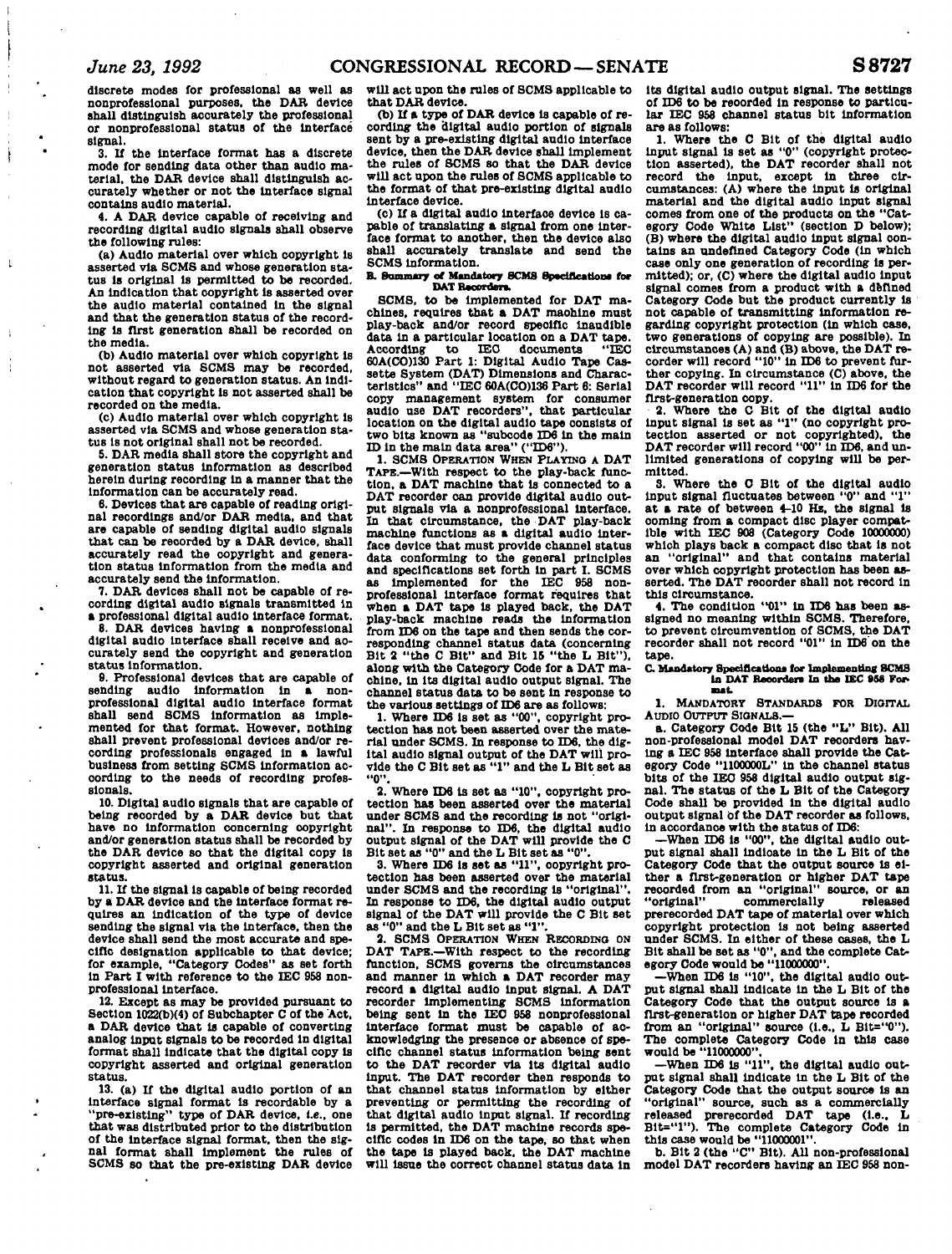**professional Interface shall provide an output code in the C Bit in the channel status bits of the IEC 958 digital audio output signal. The C Bit shall be applied In the digital audio output signal as follows, In accordance with the status of ID6:** 

**When ID6 Is "00", the C Bit shall be set as "1".** 

**When ID6 Is "10" or "11", the C Bit shall be set as "0".** 

**2. MANDATORY SPECIFICATIONS FOB RECORD-ING FUNCTIONS.—SCMS with respect to recording functions performed by a non-professional model DAT recorder receiving digital audio Input signals In the DSC 958 nonprofessional Interface format shall be Implemented as follows:** 

**1. Digital audio Input signals In which the C Bit is set as "0" shall not be recorded, except for the cases specified below In paragraphs 2, 4 and 5.** 

**2. A DAT recorder may record a digital audio Input signal In which the C Bit Is set as "0", where the Category Code of the signal is listed In the "Category Code White List." The DAT recorder shall record "10" In ID6 on the tape In this case.** 

**3. For digital audio Input signals In which the C Bit is set as "1", the DAT recorder shall record "00" In ID6 on the tape except for those cases specified below in paragraphs 4 and 5.** 

**4. For digital audio Input signals that contain Category Code Information that is not defined in this document, the DAT recorder shall record "10" in ID6, regardless of the status of the C Bit or the L Bit.** 

**5. For digital audio input signals originating from a source identified as an A/D converter with the Category Code "01100XXL", or from other sources such as from A/D converters with the Category Code for "Gen**eral" ("00000000"), the DAT recorder shall **record "11" In ID6, regardless of the status of the C Bit or the L Bit. This requirement shall be applied to digital input signals that do not contain source information of the original signal before digitization, e.g., an A/** 

**D converter that does not deliver source information.** 

**6. For digital input signals originating from an A/D converter with the Category Code "01101XXL". which can deliver original source information concerning the C Bit and L Bit even if the source is .In analog format, the requirement stated above in paragraph 6 shall not be applied. The "Category Code White List" Includes this Category Code.** 

**7. A DAT tape of "original" generation status over which copyright protection has been asserted shall contain "11" in ID6. A DAT tape of "original" generation status over which no copyright protection has been as-serted shall contain "00" In ID6.** 

**8. A DAT recorder shall not record digital audio input signals where the C Bit alter-nates between "0" and "1" at a frequency of between 4 and 10 Hz and the Category Code Is for a Compact disc digital audio signal ("10000000"), as In the case of digital audio input signals from recordable or erasable compact discs that are not "original" and that contain material over which copyright protection has been asserted.** 

**9. A non-professional model DAT recorder shall not record digital audio Input signals sent from a professional Interface, Le., where channel status Bit 0 is set as "1".** 

**10. The condition "01" In ID6 Is not to be used.** 

**11. Category codes and the C Bit Included in the channel status Information of digital audio input signals being sent to or by a DAT recorder shall not be deleted or modified and shall be monitored continuously and acted upon accordingly.** 

**D. "Category Code White List".** 

| 100XXXX0<br>010XXXXX1 | Laser optical product<br>Digital-to-digital<br>con-<br>verter and signal proc- |
|-----------------------|--------------------------------------------------------------------------------|
| 110XXXX1              | essing devices                                                                 |
|                       | Magnetic tape and disk<br>based product                                        |
| 001XXXX0 and 0111XXX0 | Receivers of digitally en-<br>coded audio<br>trana-<br>missions with or with-  |
| 101XXXX1              | out video signals<br>Musical instruments                                       |

| 01101XX1  Future A/D converter<br>(with status informa-<br>tion concerning the C<br>Bit and L Bit) |  |  |  |  |  |  |
|----------------------------------------------------------------------------------------------------|--|--|--|--|--|--|
| based media products                                                                               |  |  |  |  |  |  |
| not for commercial<br>sale                                                                         |  |  |  |  |  |  |

#### **PART III. APPLICATION OF SCMS IN DAT RECORDERS IMPLEMENTING THE IEC 868 INTERFACE**

**The following charts apply and correlate those codes that are mandated under the Act to Implement SCMS In non-professional model DAT recorders having an IEC 958 nonprofessional interface. In those situations contemplated by these standards. The columns in each of these charts identify the following Information:** 

**The "Signal Source" column describes the type of product sending the digital audio signal to a DAT recorder.** 

**The three columns under the heading "Digital Audio Input Signal," I.e., the signal sent to the DAT recorder, identify the correct channel status information In the C Bit, Category Code Bits 8-14 and the L Bit, respectively, which correspond to each product. (In each case. Bit 0 will be "0" to Indicate that the signal is being sent in the IEC 958 nonprofessional Interface format, and Bit 1 will be "0" to Indicate that the signal consists of audio data).** 

**The next three columns under the heading "DAT Recorder Response" identify the response of the DAT recorder to the corresponding digital audio input signal. The column "TD6" specifies the code that the DAT recorder will record on the tape in ID6 in response to the digital audio input signal. The last two columns set forth the correct channel status information in the C Bit and L Bit that are sent in the digital audio output signal of a DAT recorder in response to the setting of ID6.** 

**Each of the appropriate codes is set forth In the cases described below:** 

**Case 1: Where copyright protection has been asserted over the digital audio Input, and the source of the Input Is "original" material (Only first-generation recording permitted):** 

|                  |                  | Digital Audio Input Signal   |                                            | DAT Recorder Response |                  |                   |
|------------------|------------------|------------------------------|--------------------------------------------|-----------------------|------------------|-------------------|
| Signal Source    | C Bit<br>(Bit 2) | Category code<br>(Bits 8–14) | L Bit<br>(B <sub>1</sub> t <sub>15</sub> ) | ID <sub>8</sub>       | C Bit<br>(Bit 2) | L Bit<br>(Bit 15) |
|                  |                  | 100XXXX                      |                                            | 10                    | 0                |                   |
| D/D converter    |                  | 010XXXX                      |                                            | 10                    |                  |                   |
| Magnetic prod    |                  | 110XXXX                      |                                            | 10                    |                  |                   |
|                  |                  | 101XXXX                      |                                            | 10                    | - 0              |                   |
| Future A/D conv  |                  | 01101XX                      |                                            | 10                    |                  |                   |
| Digital Receiver |                  | 001XXXX                      |                                            | 10                    |                  |                   |
| Digital Receiver |                  | $0111$ XXX                   |                                            | 10                    |                  |                   |
| Experimental     |                  | 0000001                      |                                            | 10                    |                  |                   |
| Solid state dev  |                  | 0001XXX                      |                                            | 10                    | o                |                   |

**Case 2: Where copyright protection has not been asserted over the digital audio input, and the source of the Input Is "original" material (Firstgeneration and above recording permitted):** 

|                  | Digital Audio Input Signal |                  |                              |                   |         |                 | DAT Recorder Response |  |  |  |
|------------------|----------------------------|------------------|------------------------------|-------------------|---------|-----------------|-----------------------|--|--|--|
| Signal Source    |                            | C Bit<br>(Bit 2) | Category code<br>(Bits 8–14) | L Bit<br>(Bit 15) | IDs     | C Bit<br>(Bit T | L Bit<br>(Bit 15)     |  |  |  |
|                  |                            |                  | 1003333                      |                   | 00      |                 |                       |  |  |  |
| D/D converter    |                            |                  | 010XXXX                      |                   | 00      |                 |                       |  |  |  |
|                  |                            |                  | 110XXXX                      |                   | 00      |                 |                       |  |  |  |
|                  |                            |                  | 101XXXX                      |                   | 00      |                 |                       |  |  |  |
| Puture A/D conv  |                            |                  | 01101XX                      |                   | 00      |                 |                       |  |  |  |
| Digital Receiver |                            |                  | 001XXXX                      |                   | $_{00}$ |                 |                       |  |  |  |
| Digital Receiver |                            |                  | 0111XXX                      |                   | 08      |                 |                       |  |  |  |
| Experimental     |                            |                  | 0000001                      |                   | - 60    |                 |                       |  |  |  |
| Solid state dev  |                            |                  | 0001XXX                      |                   | 00      |                 |                       |  |  |  |
|                  |                            |                  |                              |                   |         |                 |                       |  |  |  |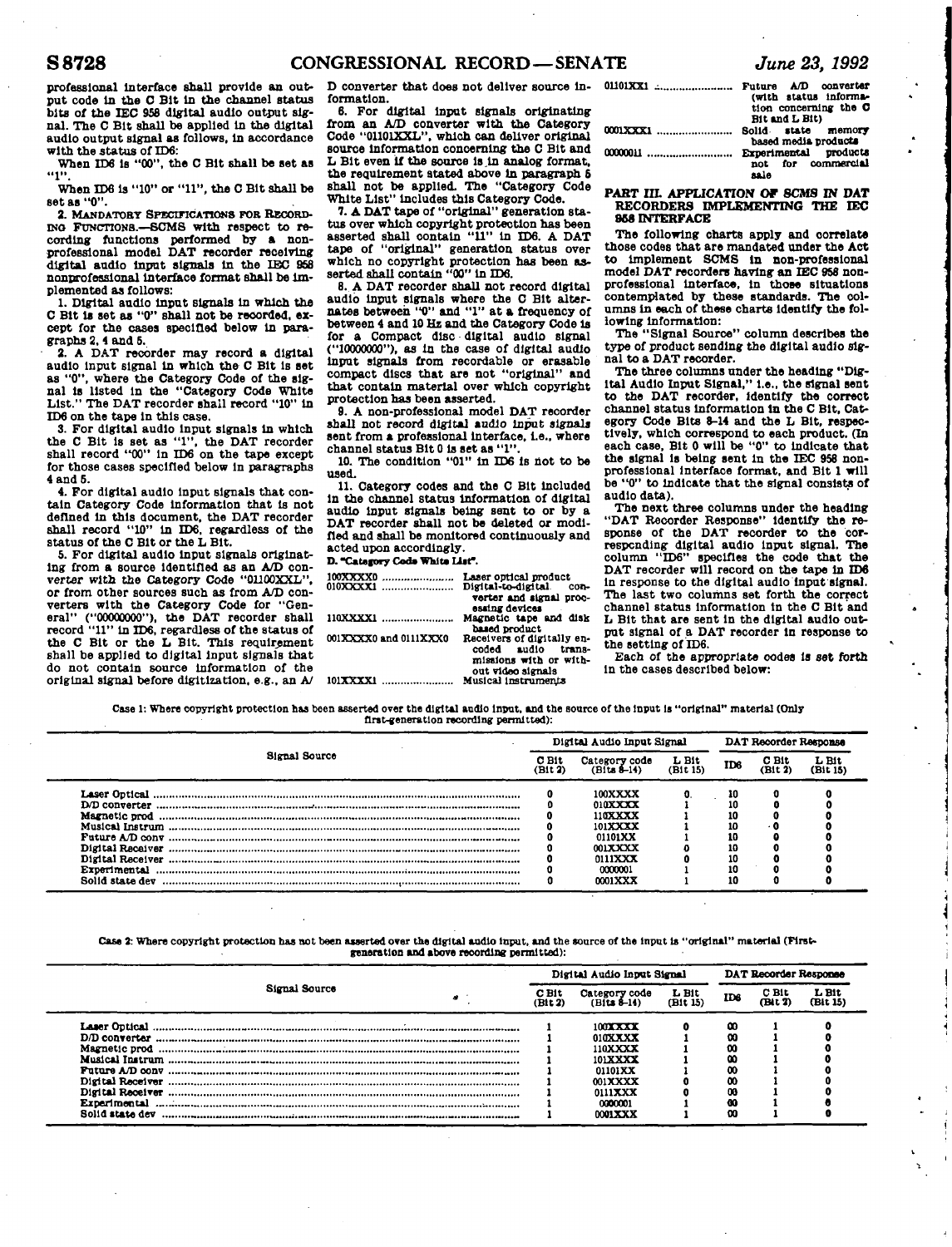# *June 23, 1992* **CONGRESSIONAL RECORD—SENATE S8729**

# Case 3: Where copyright protection has been asserted over the digital aadio input, and the source of the input to the DAT recorder is not<br>"original" material (No recording-permitted):

|                      |                  | Digital Audio Input Signal   | DAT Recorder Response |     |                  |                   |
|----------------------|------------------|------------------------------|-----------------------|-----|------------------|-------------------|
| <b>Signal Source</b> | C Bit<br>(Bit 2) | Category code<br>(Bits 6-14) | $L$ Bit<br>(Bit 15)   | ID6 | C Bit<br>(Bit 2) | L Bit<br>(Bit 15) |
| Lasar Optical        |                  | <b>100XXXX</b>               |                       |     |                  |                   |
| <b>D/D</b> converter |                  | 010XXXX                      |                       |     |                  |                   |
| <b>Magnetic prod</b> |                  | <b>110XXXX</b>               |                       |     |                  |                   |
|                      |                  | 101XXXX                      |                       |     |                  |                   |
| Future A/D conv      |                  | 01101XX                      |                       |     |                  |                   |
| Experimental         |                  | 0000001                      |                       |     |                  |                   |
| Solid state dev      |                  | 00013333                     |                       |     |                  |                   |

# Case 4: Where copyright protection has not been asserted over the digital audio input, and the source of the input to the DAT recorder is<br>not "original" material (Second-generation and above recording parmitted):

| Signal Source                                                                | Digital Audio Input Signal |                                                                                  |                  |                                      | DAT Recorder Response |                   |  |  |
|------------------------------------------------------------------------------|----------------------------|----------------------------------------------------------------------------------|------------------|--------------------------------------|-----------------------|-------------------|--|--|
|                                                                              | C Bit<br>(Bit 2)           | Category code<br>(Bits 8-14)                                                     | LBit<br>(B1t 15) | ID6                                  | C Bit<br>(Bit 7       | L Bit<br>(Bit 15) |  |  |
| Musical Instrum<br>Future A/D conv<br><b>Experimental</b><br>Solid state dev |                            | 100XXXX<br><b>010XXXX</b><br>110XXXX<br>101XXXX<br>0110LXX<br>0000001<br>0001733 | л.               | 00<br>œ<br>œ<br>00<br>00<br>00<br>00 |                       |                   |  |  |

# Case 5: Where the digital audio input signal includes Category Code information, but cannot provide information concerning copyright protection of the source (First- and second-generation recording permitted):<br>of the sourc

|  |               | Digital Audio Input Signal |                                |                     |     | DAT Recorder Response |                     |  |  |
|--|---------------|----------------------------|--------------------------------|---------------------|-----|-----------------------|---------------------|--|--|
|  | Signal Source | C Bit<br>(Bit 2)           | Category code<br>$(Bita 4-14)$ | $L$ Bit<br>(Bit 15) | ID6 | C Bit<br>(Bit 2)      | $L$ Bit<br>(Bit 15) |  |  |
|  |               |                            | 0000000<br>01100XX             | -                   |     |                       |                     |  |  |

#### **Case 8: Where the digital Input signal does not Include a defined Category Code (First-generation recording permitted):**

| Signal Source |                  | Digital Audio Input Signal     | DAT Recorder Response |     |                      |                   |
|---------------|------------------|--------------------------------|-----------------------|-----|----------------------|-------------------|
|               | C Bit<br>(Bit 2) | Category code<br>$(Bits 8-14)$ | $L$ Bit<br>(Bit 15)   | ID6 | $C$ . Bit<br>(Bit 2) | L Bit<br>(Bit 15) |
| Undefined     | ▴                |                                |                       | 10  |                      |                   |
|               |                  |                                |                       |     |                      |                   |

# **Case 7: Where copyright protection has been asserted over the digital audio Input from a compact disc that Is not an "original" by fluctuating the C Bit at a rate between 4-10 Hz (No recording permitted):**

| Signal Source | Digital Audio Input Signal<br>DAT Recorder Response |                                |                     |                          |                  |                   |  |
|---------------|-----------------------------------------------------|--------------------------------|---------------------|--------------------------|------------------|-------------------|--|
|               | $C$ Bit<br>(Bit 2)                                  | Category code<br>$(Bits 0-14)$ | $L$ Bit<br>(Bit 15) | ID6                      | C Bit<br>(Bit 2) | L Bit<br>(Bit 15) |  |
|               | M.                                                  | 1000000                        |                     | $\overline{\phantom{0}}$ |                  | $\blacksquare$    |  |

# **Case 8: Where the digital signal transmitted to a Digital Receiver does not Include Information concerning copyright protection (Only first-generation recording permitted):**

|               | Digital Audio Input Signal |                                  |                     | DAT Recorder Response |                    |                   |
|---------------|----------------------------|----------------------------------|---------------------|-----------------------|--------------------|-------------------|
| Signal Source |                            | Category code<br>$(Hits 1-14)$   | $L$ Bit<br>(Bit 15) | ID6                   | $C$ Bit<br>(Bit 2) | L Bit<br>(Bit 15) |
|               |                            | <b>001XXXX</b><br><b>0111XXX</b> |                     | 10<br>10              |                    |                   |